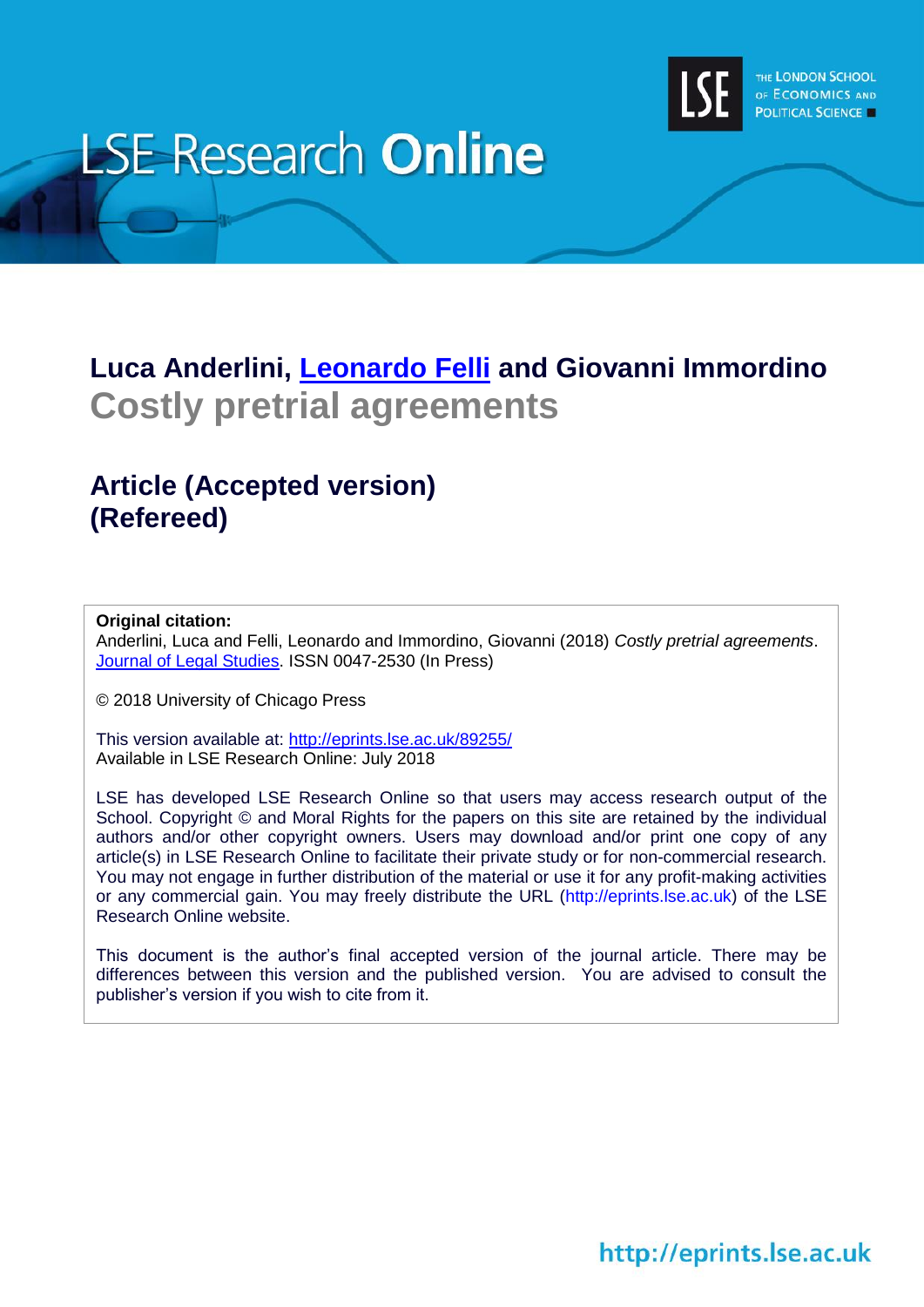### Costly Pretrial Agreements<sup>∗</sup>

[Luca Anderlini](http://www.anderlini.net) [\(Georgetown University\)](http://www.georgetown.edu) [Leonardo Felli](http://econ.lse.ac.uk/~lfelli/index_own.html) [\(LSE and](http://www.lse.ac.uk) [University of Edinburgh\)](http://www.ed.ac.uk/economics)

> [Giovanni Immordino](http://www.csef.it/Immordino) [\(CSEF and Universit`a di Napoli Federico II\)](http://www.csef.it/index.php)

#### July 2018

Abstract. Settling a legal dispute involves some costs that the parties have to incur ex-ante, for the pretrial negotiation and possible agreement to become feasible. Even in a full information world, if the distribution of these costs is sufficiently mismatched with the distribution of the parties' bargaining powers, a pretrial agreement may never be reached even though actual Court litigation is overall wasteful.

Our results shed light on two key issues. First, a Plaintiff may initiate a law suit even though the parties fully anticipate that it will be settled out of Court. Second, the "likelihood" that a given law suit goes to trial is unaffected by how trial costs are distributed among the litigants. The choice of *fee-shifting rule* can only affect whether the Plaintiff files a law suit in the first place. It does not affect whether it is settled before trial or litigated in Court.

JEL Classification: [D23,](http://www.aeaweb.org/econlit/jelCodes.php?view=econlit) [D86,](http://www.aeaweb.org/econlit/jelCodes.php?view=econlit) [C79,](http://www.aeaweb.org/econlit/jelCodes.php?view=econlit) [K12,](http://www.aeaweb.org/econlit/jelCodes.php?view=econlit) [K13.](http://www.aeaweb.org/econlit/jelCodes.php?view=econlit) Keywords: Pretrial Agreements, Costly Negotiations, Court Litigation. ADDRESS FOR CORRESPONDENCE: [Luca Anderlini,](http://www.anderlini.net) [Department of Economics,](http://econ.georgetown.edu/) [Georgetown](http://www.georgetown.edu) [University,](http://www.georgetown.edu)  $37^{th}$  [and O Streets, Washington DC 20007, USA.](http://maps.google.com/maps?f=q&hl=en&geocode=&q=37th+and+O+Streets+NW,+Washington+DC+20007,+USA&sll=38.90855,-77.06347&sspn=0.009968,0.022295&g=37th+and+O+Streets+NW,+Washington+DC+20007,+USA&ie=UTF8&ll=38.907649,-77.071559&spn=0.009968,0.022295&z=16&iwloc=addr) [luca@anderlini.net](mailto:luca@anderlini.net)

<sup>∗</sup>We are grateful to the editor of the journal William H. J. Hubbard and two anonymous referees for their very insightful comments. We are indebted to Carlo Angelici, Giuseppe Dari-Mattiacci, Luis Garicano, Eric Langlais and seminar participants at the Amsterdam Center of Law and Economics, the Università di Napoli Federico II and the  $11^{th}$  Annual Conference SIDE-ISLE (Italian Society of Law and Economics) for very helpful discussions. Some of the work was carried out while Luca Anderlini was visiting EIEF in Rome. He gratefully acknowledges their generous hospitality.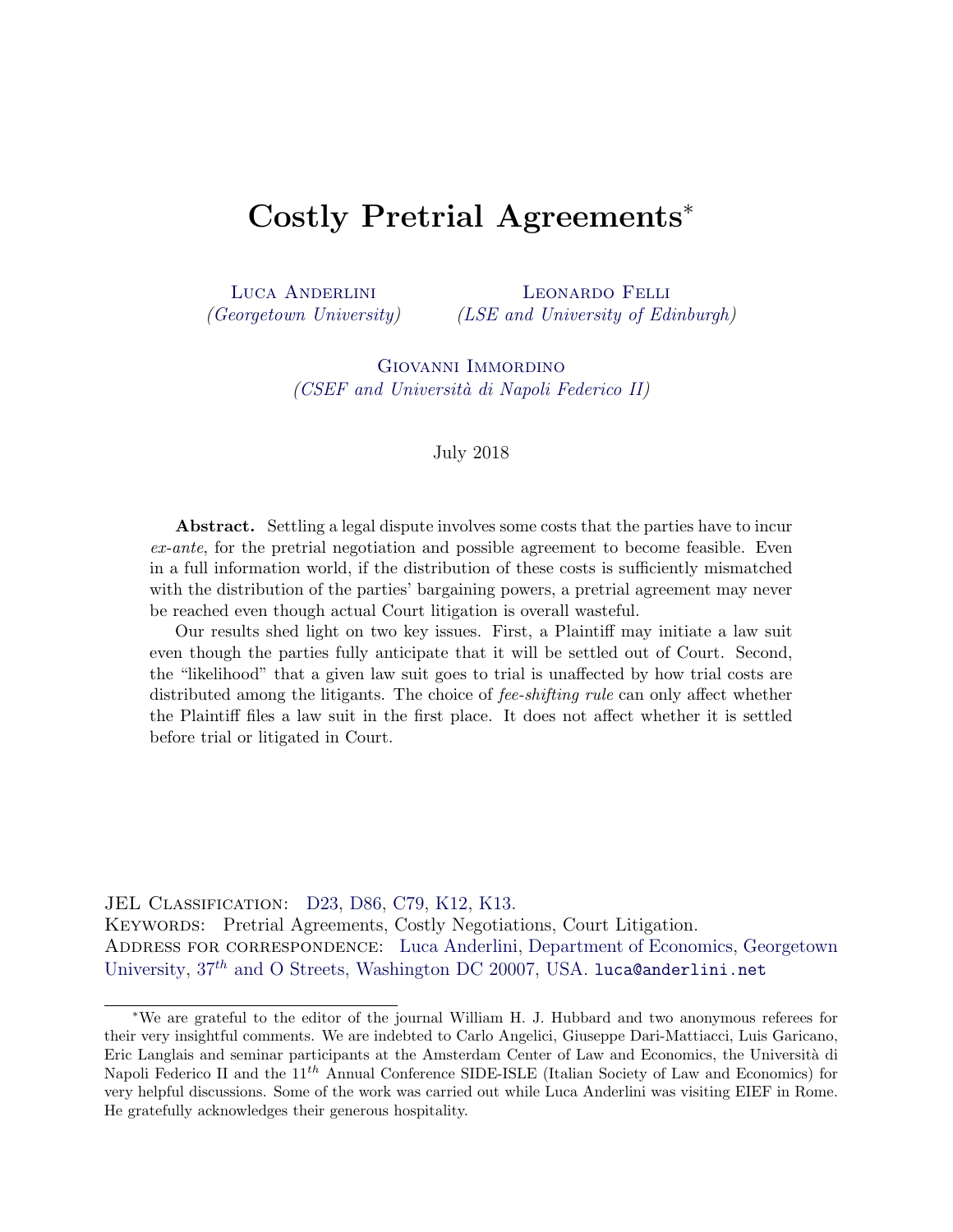#### 1. Introduction

#### 1.1. Overview

Potential legal disputes become actual ones when a Plaintiff  $(P$  throughout the rest of the paper) files a suit against a Defendant ( $D$  throughout the rest of the paper).<sup>1</sup> After a suit is filed, it can either be settled before it goes to Court, or it can be actually litigated in Court. Throughout the process  $P$  can drop the suit at any point in time. Our highly stylized model below captures these basic elements.

Court litigation is generally a wasteful way to resolve disputes as it involves large costs. Settling out of Court also involves costs, but these are generally lower than Court costs, and this is what we will assume throughout. The fact that these costs are present is often ignored, but plays a key role in our analysis.

If Court litigation is inefficient, and the parties are fully informed, is there a good reason for a law suit to be ever litigated in Court? Will it not be the case that some version of the Coase theorem (Coase, 1960) prevents Court litigation from ever actually taking place?

We present here a robust reason for some disputes between rational fully informed parties to be inefficiently litigated in Court.

Our model also sheds light on two key features of how disputes are initiated and subsequently handled.

First, in some cases  $\mathcal P$  will initiate a law suit even though he fully anticipates that it will be settled out of Court. Very roughly speaking this is because filing a suit changes the outcome in case of disagreement in the bargaining process leading to the out-of-Court settlement.

Second, contingently on  $P$  deciding to actually file a law suit against  $D$ , the "likelihood" that it is litigated in Court versus settled out of Court does not depend on how the Court costs are apportioned between  $P$  and  $D$ , but only on the *total* Court litigation costs. In other words, the choice of *fee-shifting rule* does not affect whether a given suit is settled before trial or litigated in Court.<sup>2</sup> This is because the the parties' negotiation will fully anticipate and compensate any shift in the Court costs, which will be fully reflected in the amount that  $\mathcal P$ 

 $1$ Of course, there could be multiple Plaintiffs and/or multiple Defendants, but this is not our focus here.

<sup>2</sup>We consider the four systems discussed by Shavell (1982): the American rule (each side bears its own costs), the English rule (the losing side bears all costs), the rule favoring the Plaintiff (he pays only his own cost if he loses and nothing otherwise), and the rule favoring the Defendant (she pays only her own costs if she loses and nothing otherwise).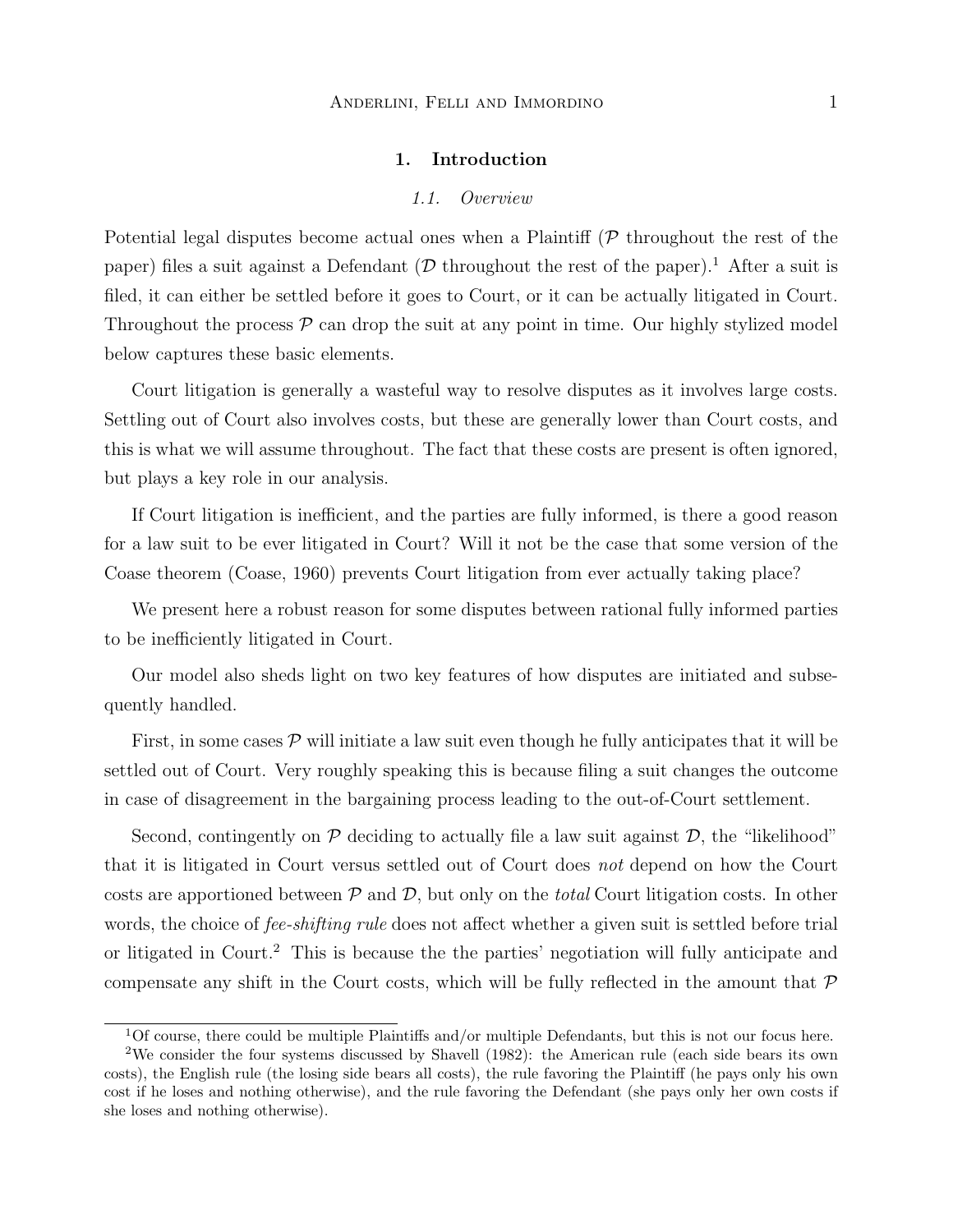pays  $\mathcal{D}$  if the suit is settled out of Court. Fee-shifting, however, can affect whether  $\mathcal{P}$  files a law suit in the first place.

So, why do some disputes between fully informed parties end up being inefficiently litigated in Court? As we noted above this requires a failure of the Coase theorem.

The bare-bones mechanism that generates a failure of the Coase theorem in this paper is similar to what happens in a rather different context in Anderlini and Felli (2006). Key to our result is the observation that parties to a dispute may have to incur certain costs prior to any potential settlement negotiation. That is, parties may have to pay ex-ante transaction costs (for example invest some time) to prepare for the negotiation that might lead to a settlement. The need to incur these costs prior to the negotiation implies that these costs are sunk by the time the pretrial negotiation takes place and hence they will not be taken into account in the negotiation. What this means is that the parties find themselves in a version of the hold-up problem. In other words, it is the parties' strategic interaction in the presence of  $ex$ -ante costs that might lead to trial. We regard this rationale for fully rational agents to end up in Court as complementary to existing explanations, based on the parties' disagreement over the likelihood of prevailing at trial or the inefficiency associated with parties' private information.

The vast literature on litigation, pretrial negotiation and fee shifting began with the economic theory of litigation, developed by Landes (1971), Posner (1973) and Gould (1973). These authors concluded that risk perception is the main determinant of whether a case is settled outside of Court. Together with Shavell (1982) these papers explain costly litigation as the result of different views on the likelihood of prevailing at trial. In this setting fee-shifting amplifies the effect of optimism, making litigants less likely to settle. "Under the English rule, a litigant is forced to take into account the other side's litigation costs to the extent that she risks losing the case, making her more willing to settle. But conversely, she is freed of her own litigation cost to the extent that she hopes to win, making her less likely to settle. Since litigants are disproportionately drawn from the population of optimists, the latter effect tends to outweigh the former. Indeed, in the limiting case when both parties are fully confident of winning, neither expects to pay any costs at all and settlement is impossible" (Katz and Sanchirico, 2012, p. 14).<sup>3</sup> This literature has been criticized on the ground that it assumes

<sup>&</sup>lt;sup>3</sup>More recently other papers have extended this setting by endogenizing the level of trial expenditures should a trial take place (see Braeutigam, Owen, and Panzar (1984), Plott (1987), Cooter and Rubinfeld (1989) and Froeb and Kobayashi (1996))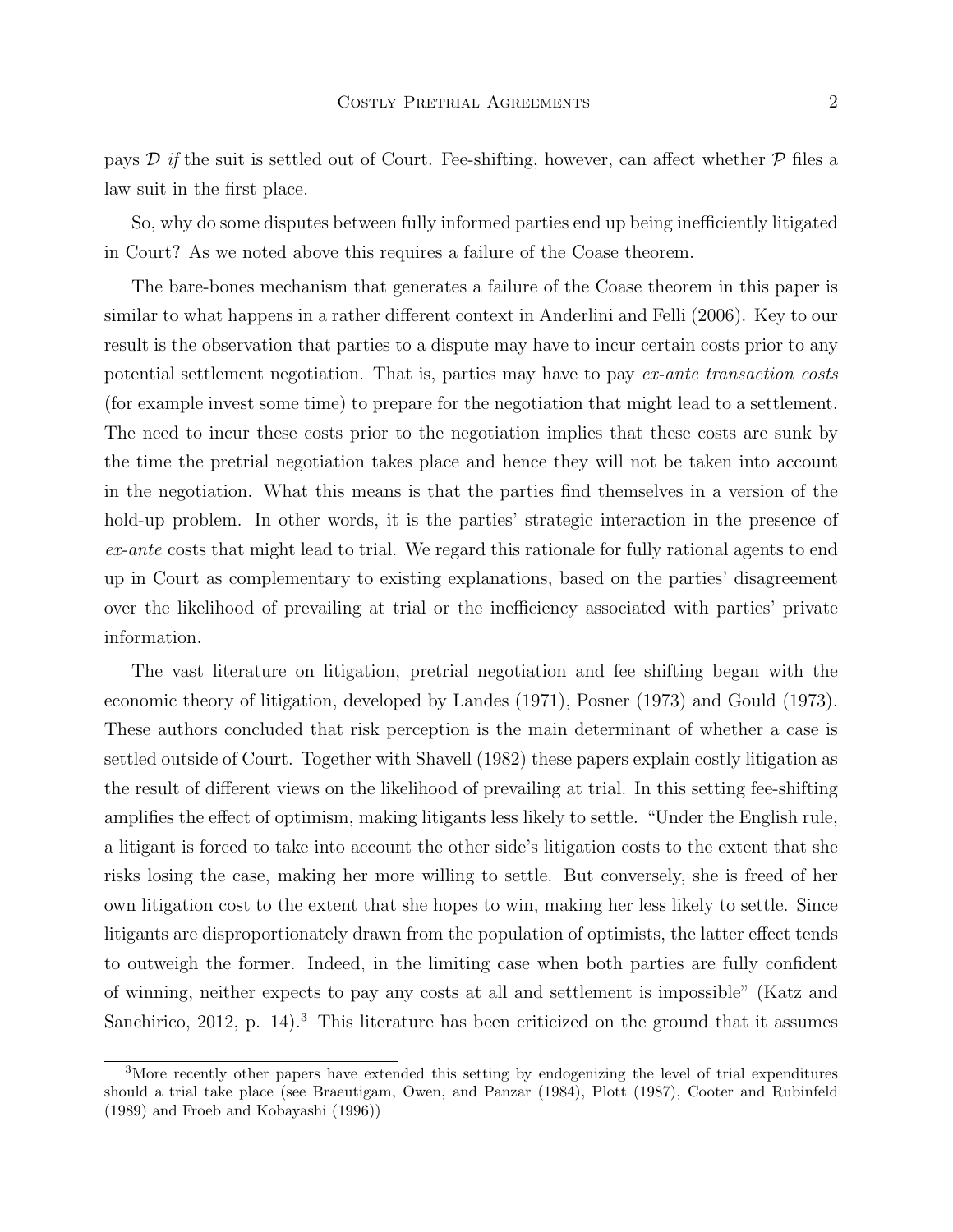that each party knows the other party's reservation value.

A second group of models has focussed on disagreements generated by the parties' private information, allowing for rational beliefs (Bebchuk, 1984, Dari-Mattiacci and Saraceno, 2015, Nalebuff, 1987, P'ng, 1983, Schweizer, 1989, Spier, 1992, 1994b) and explored the effects of fee-shifting rules (Gong and McAfee, 2000, Reinganum and Wilde, 1986, Spier, 1994a). Asymmetric information models confirm the disagreements model's result that the English rule generally discourages settlement when the private information concerns the likelihood of the plaintiff's prevailing at trial (Bebchuk, 1984), but provide exactly the opposite prediction when the asymmetric information is on the opponent's litigation costs (Chopard, Cortade, and Langlais, 2010) or on the level of damages suffered by the plaintiff (Reinganum and Wilde, 1986).

We are not the first to conclude that the likelihood of a trial is independent of the feeshifting rule. Reinganum and Wilde (1986), Donohue (1991a,b) and, more recently, Dari-Mattiacci and Saraceno (2015) reach the same conclusion. The probability of trial is only a function of the total litigation costs and different fee-shifting rules do not alter this probability. In particular, in Donohue (1991a,b) the irrelevance of fee-shifting rules is a direct consequence of the Coase theorem: rules are irrelevant as long as the involved parties are free to sign a private contract specifying the Pareto optimal rule applicable to the court.<sup>4</sup> What is surprising is that we find the same result in a setting where the Coase Theorem does not hold precisely because parties have to incur some ex-ante costs, before they reach the stage in which the actual negotiation occurs.

Finally, Hubbard (2015) analyzes the effects of sinking trial costs at an ex-ante stage in order to force or deter settlement. Like the present paper, Hubbard (2015) is based on a complete information model. Unlike what happens here all suits are settled out of Court. We return to the relationship between Hubbard (2015) and our work in Subsection 6.2 below.

#### 1.2. Outline

The rest of the paper is organized as follows. To help the intuition concerning some of the key insights, in Section 2 we provide an illustrative numerical example of our full-fledged model. In Section 3 that follows we describe the model in full detail. In Section 4 we characterize the (generally unique) equilibrium of the model as a function of its parameters (the pretrial

<sup>&</sup>lt;sup>4</sup>The fact that the parties have come to litigation in the first place, may cast doubts on the presumption that they are bargaining in a Coasian fashion though (Katz and Sanchirico, 2012, p. 5).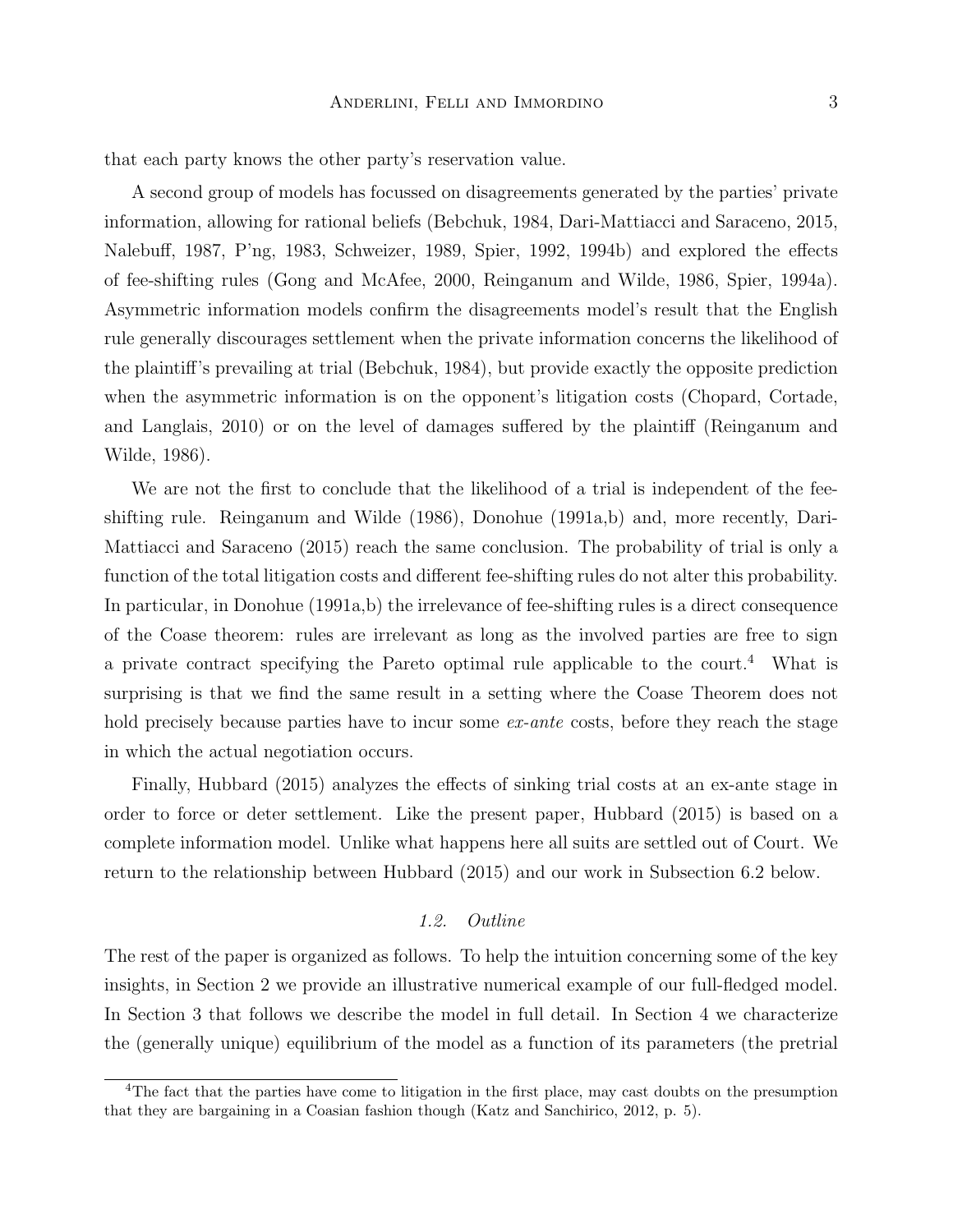and trial costs among others). Section 5 is devoted to a discussion of fee-shifting rules, and includes full description of the four polar cases that we consider. In Section 6 we discuss the implications of our characterization of Section 4 in terms of the impact of changes in the parameters and fee-shifting rules on the equilibrium outcome of the model. In Section 7 we summarize and contrast our findings vis- $\alpha$ -vis related model with asymmetric information. Section 8 briefly concludes. Seeking a more streamlined exposition we have gathered some formal material in an Appendix.<sup>5</sup>

#### 2. A Numerical Example

#### 2.1. Set-Up

The Plaintiff  $\mathcal P$  files a suit against Defendant  $\mathcal D$ . If the case goes to trial,  $\mathcal P$  will receive expected damages of  $\mathcal{I} = 100$ . In what follows, we will distinguish between the actual damages if  $\mathcal{P}$ 's suit is successful, denoted by I, and the probability that  $\mathcal{P}$  wins, denoted by p. Clearly,  $\mathcal{I} = pI = 100$ .

A pre-trial settlement is possible if and only if both parties pay the costs necessary to enter a pre-trial negotiation equal to  $c_A^{\mathcal{P}} = 10$  and  $c_A^{\mathcal{D}} = 10$ . If either or both do not pay such costs, the suit is litigated in Court. In this case  $P$  incurs a cost of  $c_T^P = 20$ , while  $D$  incurs a cost of  $c_T^{\mathcal{D}} = 20.6$  Clearly litigating in Court is inefficient since it is associated with a total cost  $c_T = c_T^{\mathcal{P}} + c_T^{\mathcal{D}} = 20 + 20 = 40$ , while a pre-trial settlement is associated with a lower total cost  $c_A = c_A^{\mathcal{P}} + c_A^{\mathcal{D}} = 10 + 10 = 20.$ 

To drive home the main point, we need to consider two different distributions of bargaining power across P and D. Let  $\beta$  be the bargaining power of P and  $1-\beta$  that of D. We consider the case of  $\beta = 1/2$  and the case of  $\beta = 1/10$ . In other words, in one case the bargaining power is "evenly distributed," while in the other it is skewed in favor of  $\mathcal{D}$ .

Plugging these values for the bargaining power in the generalized Nash bargaining that will be specified later (see Section A.1 for details), we obtain that the size of the settlement S, if a pre-trial agreement is achieved, are  $S = 100$  if  $\beta = 1/2$ , and  $S = 84$  if  $\beta = 1/10$ .

<sup>5</sup>All items whose number begins with a prefix "A" are to be found in the Appendix.

<sup>&</sup>lt;sup>6</sup>We have picked equal cost values across  $P$  and  $D$  purely for simplicity.

What matters here is that costs are equal across  $\mathcal{P}$  and  $\mathcal{D}$  while, in one case, bargaining power is skewed. Whether it is skewed in favor of  $P$  or  $D$  does not matter at all.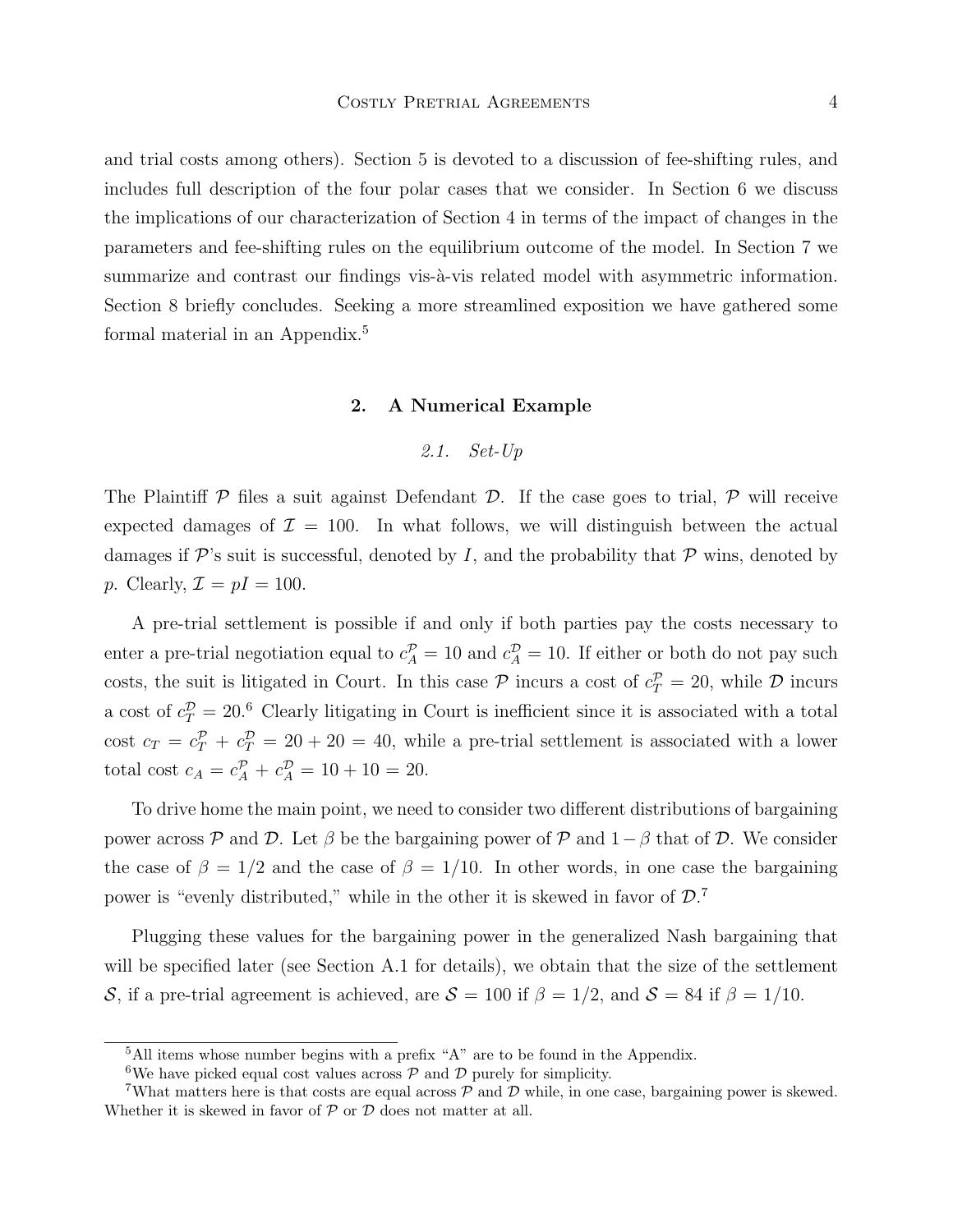#### 2.2. Outcomes

We begin with the case  $\beta = 1/2$ , which as we noted implies a settlement of  $\mathcal{S} = 100$ . Intuitively, in this case the values the of pre-trial negotiation costs and of bargaining power are "aligned" — they are both evenly distributed across  $P$  and  $D$ .

If both  $P$  and  $D$  pay their pre-trial agreement costs the case is settled out of court with  $S = 100$ . Hence in this case  $D$  ends up with a payoff of  $-S - c_A^D = -100 - 10 = -110$ . As for P, the payoff in this case is  $S - c_A^P = 100 - 10 = 90$ . If either side does not pay their pre-trial agreement cost, then the case is litigated in Court. The payoff from deviation for D is  $-\mathcal{I} - c_T^{\mathcal{D}} = -100 - 20 = -120$ . The payoff from deviation for  $\mathcal{P}$  instead is  $\mathcal{I} - c_T^{\mathcal{P}} = 100$  $-20 = 80$ . Hence neither P nor D finds it profitable to deviate and the case is settled out of Court.<sup>8</sup>

Next, consider the case in which  $\beta = 1/10$ . If both P and D were to pay their pre-trial agreement costs the case is settled out of court. In this case the new value of  $\mathcal S$  is 84. Hence in this case  $\mathcal D$  ends up with a payoff of  $-\mathcal S - c_A^{\mathcal D} = -84 - 10 = -94$  while the payoff of  $\mathcal P$ is  $S - c_A^P = 84 - 10 = 74$ .

The payoff for  $\mathcal P$  if he decides not to participate in the settlement negotiation by not paying cost  $c_A^{\mathcal{P}}$  and go to court is  $\mathcal{I} - c_T^{\mathcal{P}} = 100 - 20 = 80$ . So, in this case  $\mathcal{P}$  finds it profitable to deviate from paying  $c_A^{\mathcal{P}}$ . It follows that a pre-trial agreement is *not* possible in equilibrium and hence that the case will be litigated in Court yielding a payoff of  $-\mathcal{I} - c_T^{\mathcal{D}}$  $= -100 - 20 = -120$  for  $D$  and a payoff of  $\mathcal{I} - c_T^{\mathcal{P}} = 100 - 20 = 80$  for  $\mathcal{P}$ .

Two comments are in order. First, the outcome when  $\beta = 1/10$  and the case is litigated in Court is inefficient. This stems directly from the fact that the total litigation costs incurred in this case  $c_T = 40$  are greater than the total costs  $c_A = 20$  needed for a pre-trial negotiation. Second, the inefficiency when  $\beta = 1/10$  is due to the "misalignment" between the distribution of pre-trial agreement costs and bargaining power. In this case the low bargaining bargaining power of  $P$  skews the settlement  $S$  and hence does not make it worthwhile for  $P$  to settle out of court, even though  $c_A^{\mathcal{P}} = 10 < c_T^{\mathcal{P}} = 20$ .

Before finishing our numerical example we highlight that our choice of values is such that, regardless of  $\beta$ , it is in P's interest to file suit against  $\mathcal{D}$  — in both cases P's payoff is positive. Clearly, this needs not be the case as costs and damages vary. The decision to file or not to

<sup>8</sup>Notice that a "coordination failure" could lead to neither side paying and the case being litigated in Court. This is something that cannot happen in the full-fledged model below.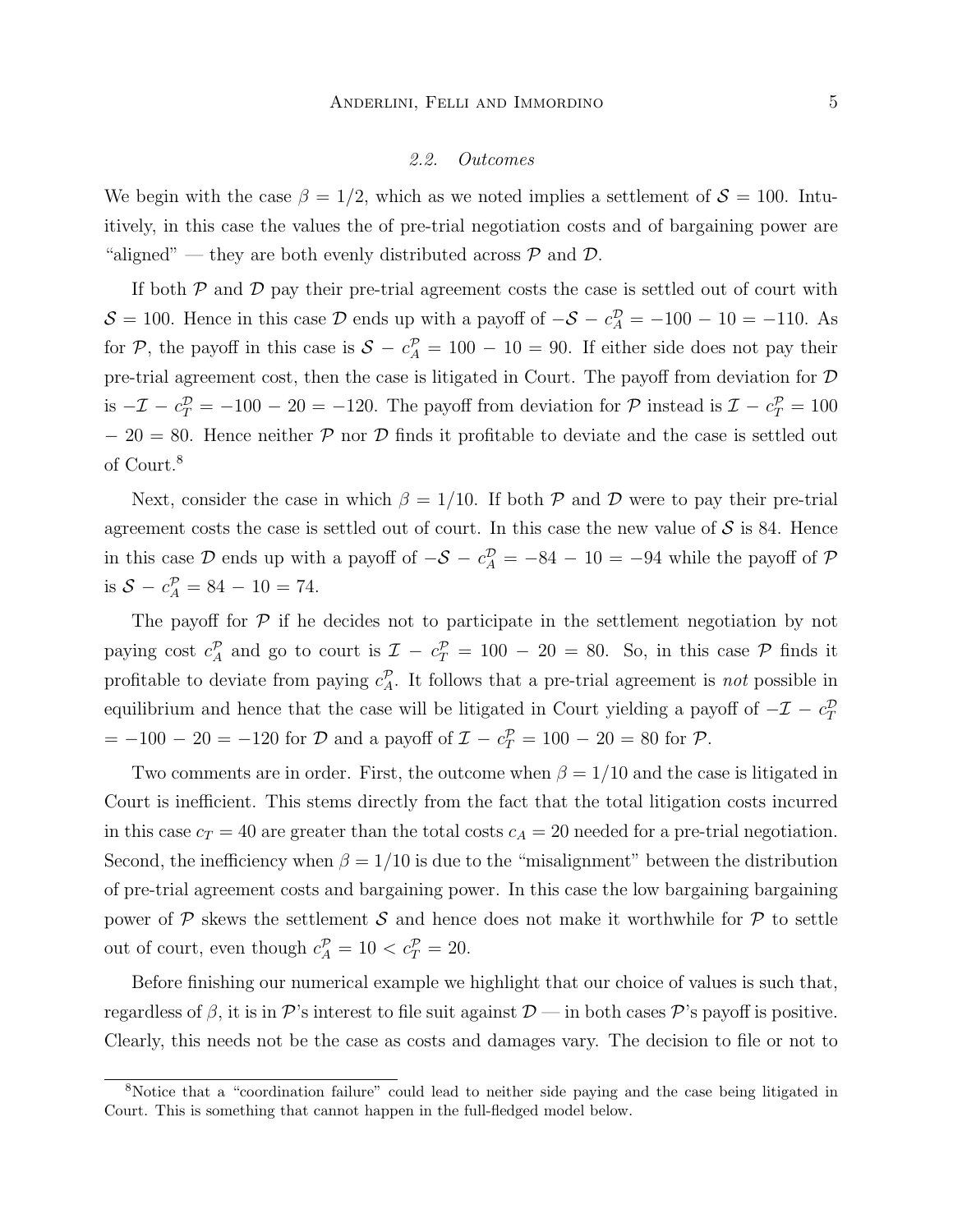file plays an important role in what follows. The channels that affect the decision to file were deliberately shut-down in this example so as to focus on the role that negotiation costs and the parties' bargaining power play in determining whether a settlement is achieved even if it is efficient to do so.

#### 3. The Model

#### 3.1. Court Costs and Pretrial Agreement Costs

We start by taking it as given that a suit has in fact been filed. We also abstract from the possibility that  $P$  could drop the suit after filing it, which instead will be considered at every stage of the timeline below. All parties are risk-neutral.

At this stage it is useful to summarize our notation and write down the payoffs to the players as a consequence of the pretrial costs being paid or not, and the suit being litigated in Court or settled beforehand.<sup>9</sup>

$$
\frac{\text{Pay } c_A^{\mathcal{D}} \qquad \qquad \text{Not Pay } c_A^{\mathcal{D}}}{\text{Pay } c_A^{\mathcal{P}} \qquad \qquad \mathcal{S} - c_A^{\mathcal{P}}, \ -\mathcal{S} - c_A^{\mathcal{D}} \qquad \mathcal{I} - c_A^{\mathcal{P}} - c_T^{\mathcal{P}}, \ -\mathcal{I} - c_T^{\mathcal{D}}}
$$
\n
$$
\text{Not Pay } c_A^{\mathcal{P}} \qquad \mathcal{I} - c_T^{\mathcal{P}}, \ -\mathcal{I} - c_A^{\mathcal{D}} - c_T^{\mathcal{P}} \qquad \mathcal{I} - c_T^{\mathcal{P}}, \ -\mathcal{I} - c_T^{\mathcal{D}}}
$$
\n
$$
\tag{1}
$$

The first assumption we make stipulates that a pretrial agreement is efficient. In particular, both parties are potentially better off by avoiding a costly trial.

Assumption 1. Efficiency of Pre-Trial Agreements: The total cost of a pre-trial agreement is lower than the total cost of going to Court. In other words  $c_T > c_A$ .

Assumption 1 implies that negotiating a settlement and not going to trial generates a positive surplus  $c_T - c_A$ . Notice however that *after* the costs  $c_A^i$  are *sunk*, the only relevant cost during the negotiation is  $c_T$ , the total amount the parties can save by not going to Court. The settlement negotiated in the pre-trial agreement  $\mathcal S$  is then the outcome of Generalized Nash bargaining between  $\mathcal P$  and  $\mathcal D$  over a surplus of size  $c_T$ . We return to the details of the bargaining in Subsection 3.3 below.

Before we proceed further, it is important to emphasize again that the pretrial agreement costs in our set up are ex-ante costs, exactly as in Anderlini and Felli (2006). The key feature

<sup>&</sup>lt;sup>9</sup>Notice that although (1) is reminiscent of a normal form game, it is not one since the choices are taken sequentially in a way to be specified below.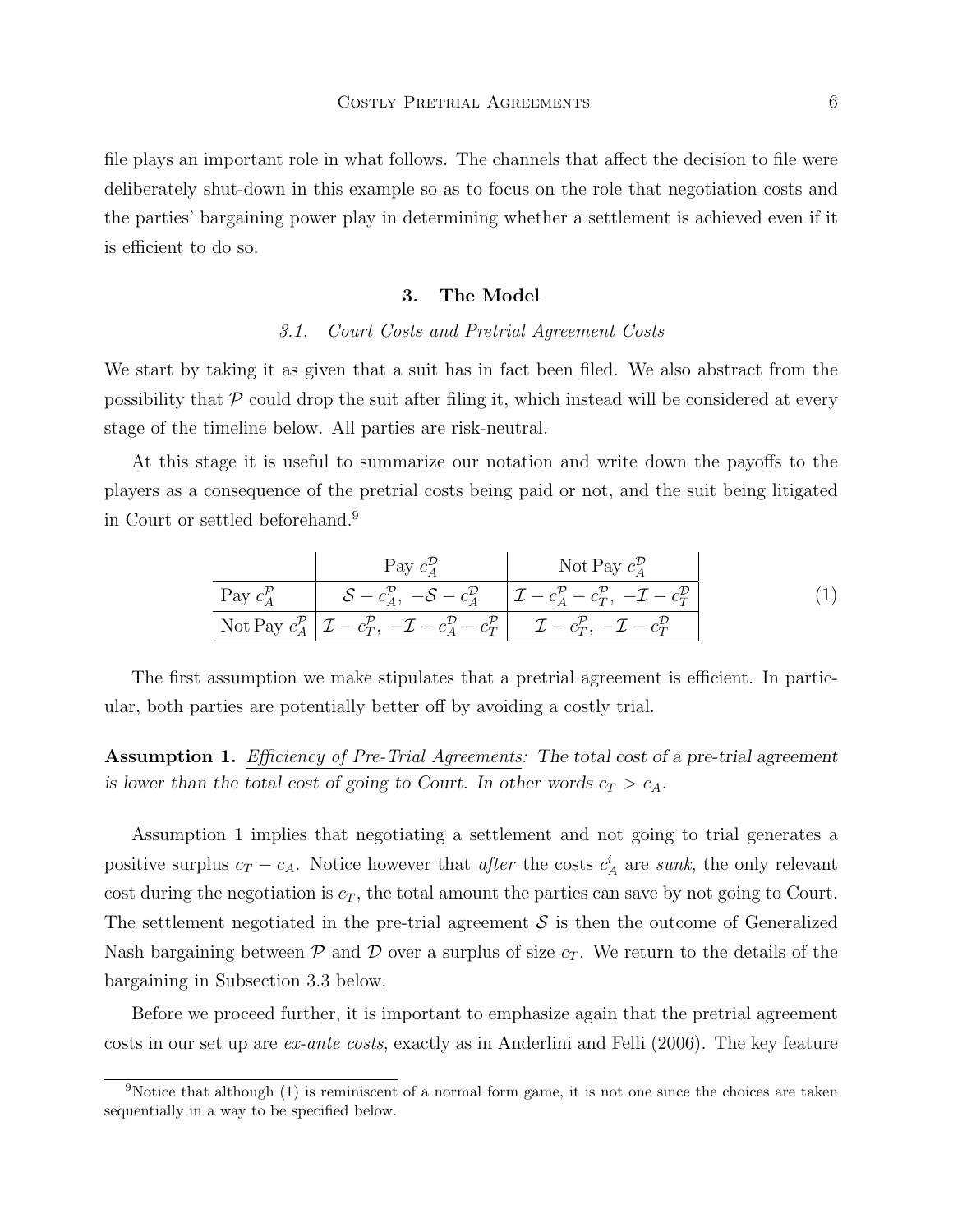of these costs is that they are *sunk* by the time the settlement negotiation begins and as such they are not the subject of negotiation. Notice however that these costs are critical in each party's decision whether to participate in the pretrial negotiation or to go to Court.

The prime example of these costs is associated with the fact that in order to reach the negotiation stage the parties have to invest cognitive and examination effort and clear their schedules in order to meet, that clearly carries an opportunity cost given by the value of their alternative use of time.

An obvious question is then what happens to our set up if at least part of these ex-ante costs can be paid at a later stage, after the pretrial negotiation has taken place. The answer is that provided at least part of these costs cannot be postponed the qualitative nature of our results is unaffected. We return to this issue in Subsection 6.2 below.

#### 3.2. Timeline

The timeline of decisions is represented schematically in Figure 1 below.<sup>10</sup> In addition to what we discussed in Subsection 3.1, here we see that the parties have the chance to pay the pretrial negotiating costs *sequentially* (with  $D$  choosing first) and that  $P$  has the opportunity to drop the suit at every stage. Importantly, we now also introduce an initial node where  $P$ decides whether or not to file a suit against D.

At time  $t = 0$ , the plaintiff P decides whether to sue the defendant D. If P decides not to file suit the game ends and all parties get their outside option normalized to zero. If instead P decides to sue D the game moves to the following period  $t = 1$ .

At  $t = 1$ ,  $\mathcal{D}$  decides whether to pay the pretrial negotiating cost  $c_A^{\mathcal{D}}$  discussed in Subsection 3.1 above.<sup>11</sup> If D decides to pay, the game moves to time  $t = 2$ . If D decides instead not to pay, the move goes to  $\mathcal P$  who decides whether to drop the suit or not. If  $\mathcal P$  drops the suit both  $P$  and  $D$  earn a payoff of zero.<sup>12</sup>

 $10$ Notice that the tree in Figure 1 is not an extensive form game in the ordinary sense of the term. The reason is that at the top right node we have generalized Nash bargaining taking place. This is depicted as "both" players taking action at that point, and this is clearly not admissible in a standard extensive form game. For added emphasis, the lines following this node are dotted lines instead of solid ones.

<sup>&</sup>lt;sup>11</sup>The choice of giving D (as opposed to P) the choice to pay the pretrial negotiation cost first is inessential. The fact that the choices of whether to pay these costs are sequential (as opposed to simultaneous) is not. In particular it simplifies the analysis by avoiding the emergence of a possible coordination failure equilibrium in which neither party pays simply because it expects the other side not to pay (Anderlini and Felli, 2006).

<sup>&</sup>lt;sup>12</sup>If  $P$  were to incur a positive cost to drop the suit, there would be no qualitative changes in our results.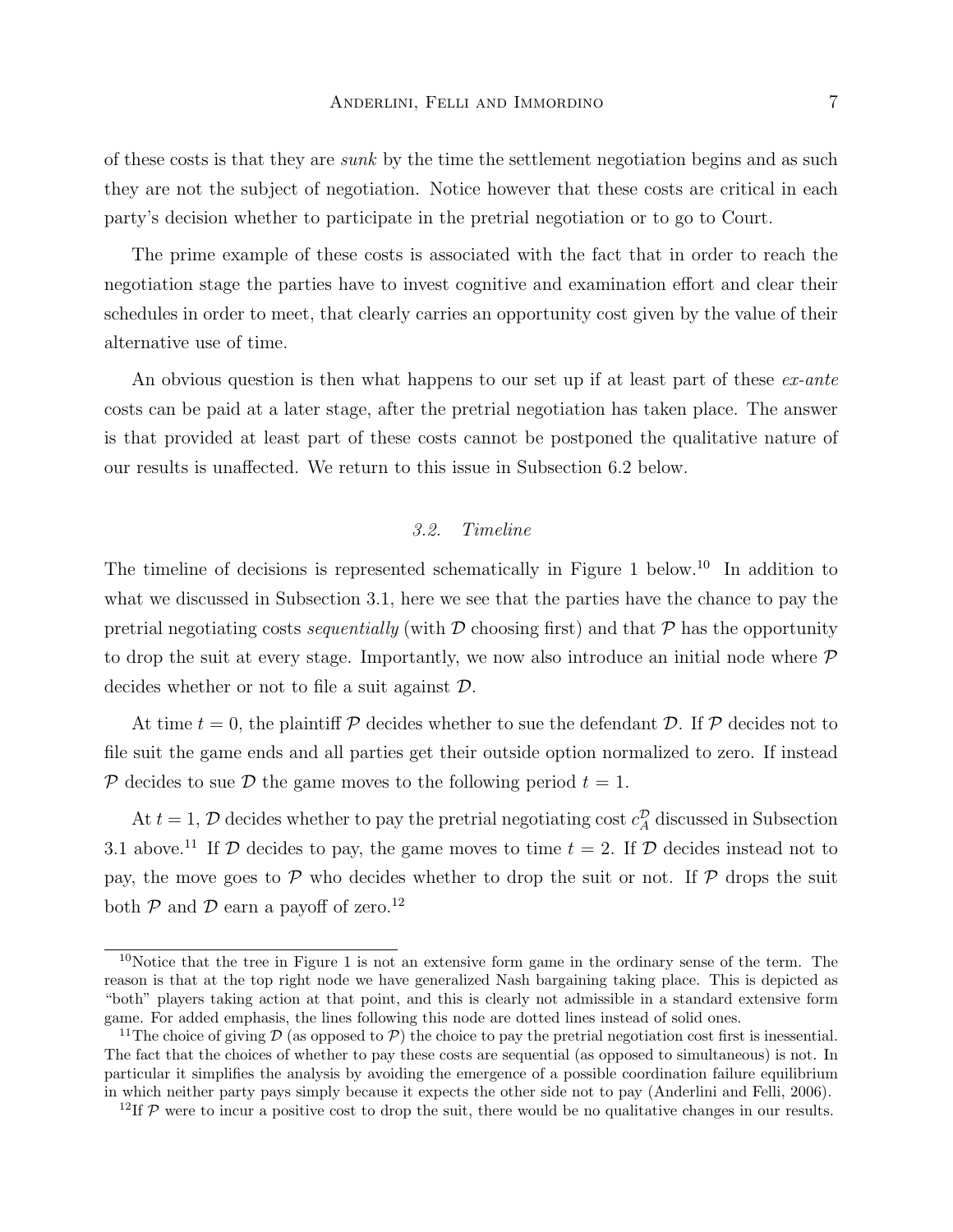



If  $P$  does not drop the suit, the dispute is litigated in Court. In this case, as we discussed above the payoffs for  $P$  and  $D$  are  $\mathcal{I} - c_T^p$  and  $-\mathcal{I} - c_T^p$  respectively.

At  $t = 2$ , it is P who decides whether to pay his pretrial negotiating cost  $c_A^{\mathcal{P}}$ . If P decides to pay, a pretrial bargaining negotiation become feasible, and the game moves to  $t = 3$ . Symmetrically to the previous node, if  $P$  decides not to pay, he then gets the chance to drop the suit or not. If the suit is dropped  $P$  ends up with a payoff of 0, while  $D$  earns a payoff of  $-c_A^{\mathcal{D}}$ .

If  $P$  does not drop the suit, the dispute is tried in Court. In this case, the payoffs for  $P$ and  $\mathcal{D}$  are  $\mathcal{I} - c_T^{\mathcal{P}}$  and  $-\mathcal{I} - c_A^{\mathcal{D}} - c_T^{\mathcal{D}}$  respectively.

#### 3.3. Generalized Nash Bargaining and The Disagreement Payoffs

If  $\mathcal P$  files a suit against  $\mathcal D$  and both parties pay their pretrial negotiating costs, a pretrial bargaining negotiation becomes feasible. The game moves to  $t = 3$ , and we are at the top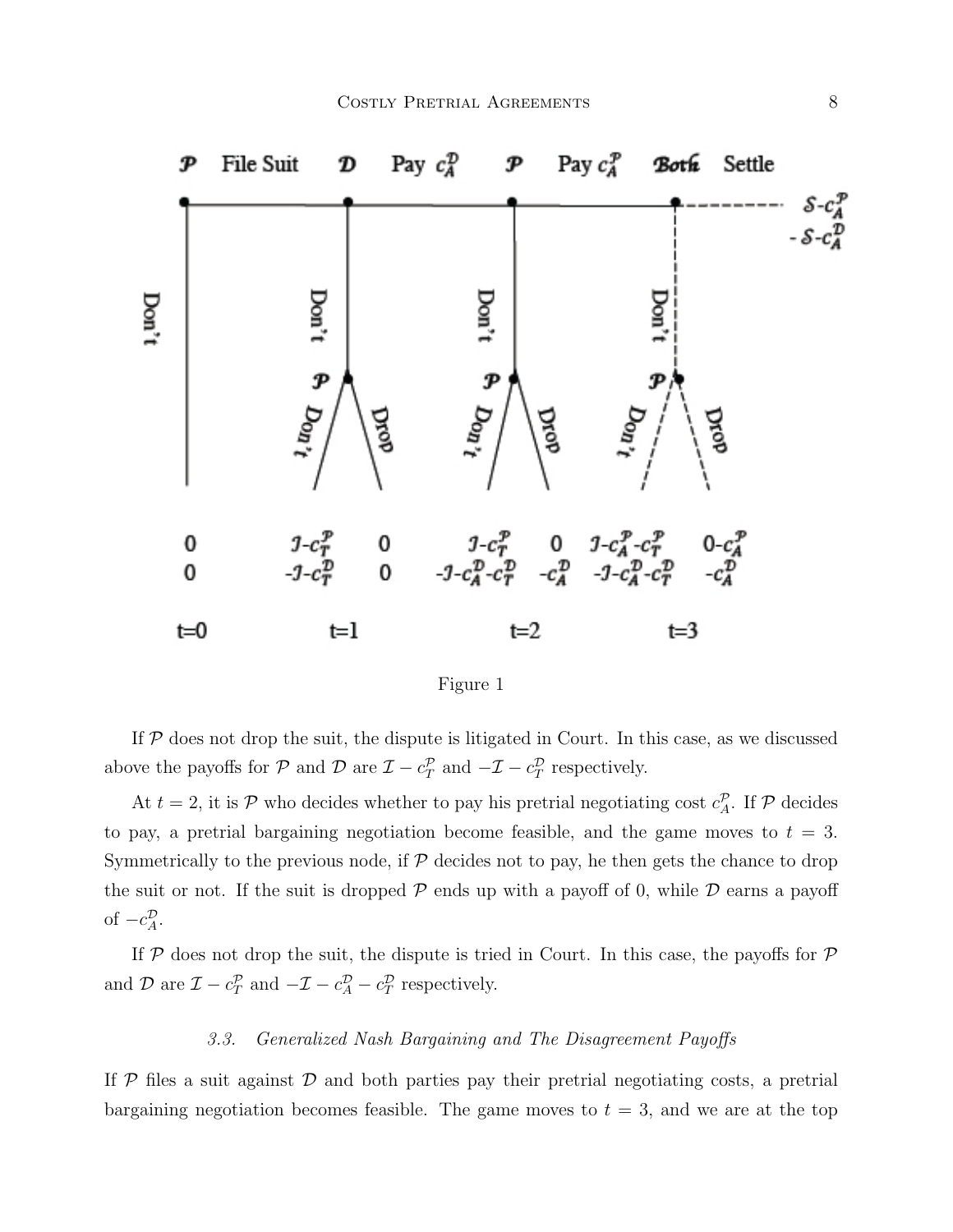right-most node in Figure 1. To conclude the description of the model, we need to flesh out what happens following this node.

The parties will bargain over the surplus created by avoiding a costly trial, namely  $c_T =$  $c_T^{\mathcal{P}}+c_T^{\mathcal{D}}$ . Notice that all of  $c_T$  is "up for grabs" in the generalized Nash bargaining since  $c_A^{\mathcal{P}}$ and  $c_A^{\mathcal{D}}$  are *sunk* by the time the bargaining takes place.

The dotted lines branching out of the top right-most node in Figure 1 should be interpreted as follows. As the time to strike a deal approaches the process can in principle break down, and the parties will obtain their disagreement payoffs.<sup>13</sup> However, should the Nash bargaining veer towards the disagreement,  $\mathcal P$  always retains the option of dropping the suit. If  $\mathcal P$  decides not to drop the suit, it will be litigated in Court, and the disagreement payoffs for  $P$  and  $D$ will therefore be  $\mathcal{I} - c_A^{\mathcal{P}} - c_T^{\mathcal{P}}$  and  $-\mathcal{I} - c_A^{\mathcal{P}} - c_T^{\mathcal{P}}$  respectively. If instead  $\mathcal{P}$  drops the suit, there will be no transfer between the parties. Given the costs already incurred in this case the disagreement payoffs for  $P$  and  $D$  will therefore be  $-c_A^P$  and  $-c_A^D$  respectively.

Should the generalized Nash bargaining break down,  $\mathcal{P}$  will not drop the suit and actually go to Court if and only if:<sup>14</sup>

$$
\mathcal{I} - c_T^{\mathcal{P}} > 0 \tag{2}
$$

As we show in the Appendix (see Section A.1 and in particular Remark A.1), this means that, contingently on reaching the top right-most node in Figure 1, the parties' dispute will be settled out of Court with S determined as follows. If  $(2)$  is satisfied then

$$
S = \mathcal{I} + \beta c_T^{\mathcal{D}} - (1 - \beta) c_T^{\mathcal{P}}
$$
\n(3)

If on the other hand (2) is violated then  $S = 0$ .

<sup>&</sup>lt;sup>13</sup>It should be noted that in a generalized Nash bargaining situation the possibility of disagreement is purely counterfactual, provided that an agreement yields positive surplus relative to the disagreement point. In our case, the fact that the surplus from an agreement is positive is guaranteed by Assumption 1. The distinction between Nash disagreement and extensive form outside options has been scrutinized before in considerable detail within contract theory. See for instance De Meza and Lockwood (1998).

<sup>&</sup>lt;sup>14</sup>We assume that when  $\mathcal P$  is indifferent, he chooses not to go to Court. This is completely inessential, but somehow it seems the natural route to follow.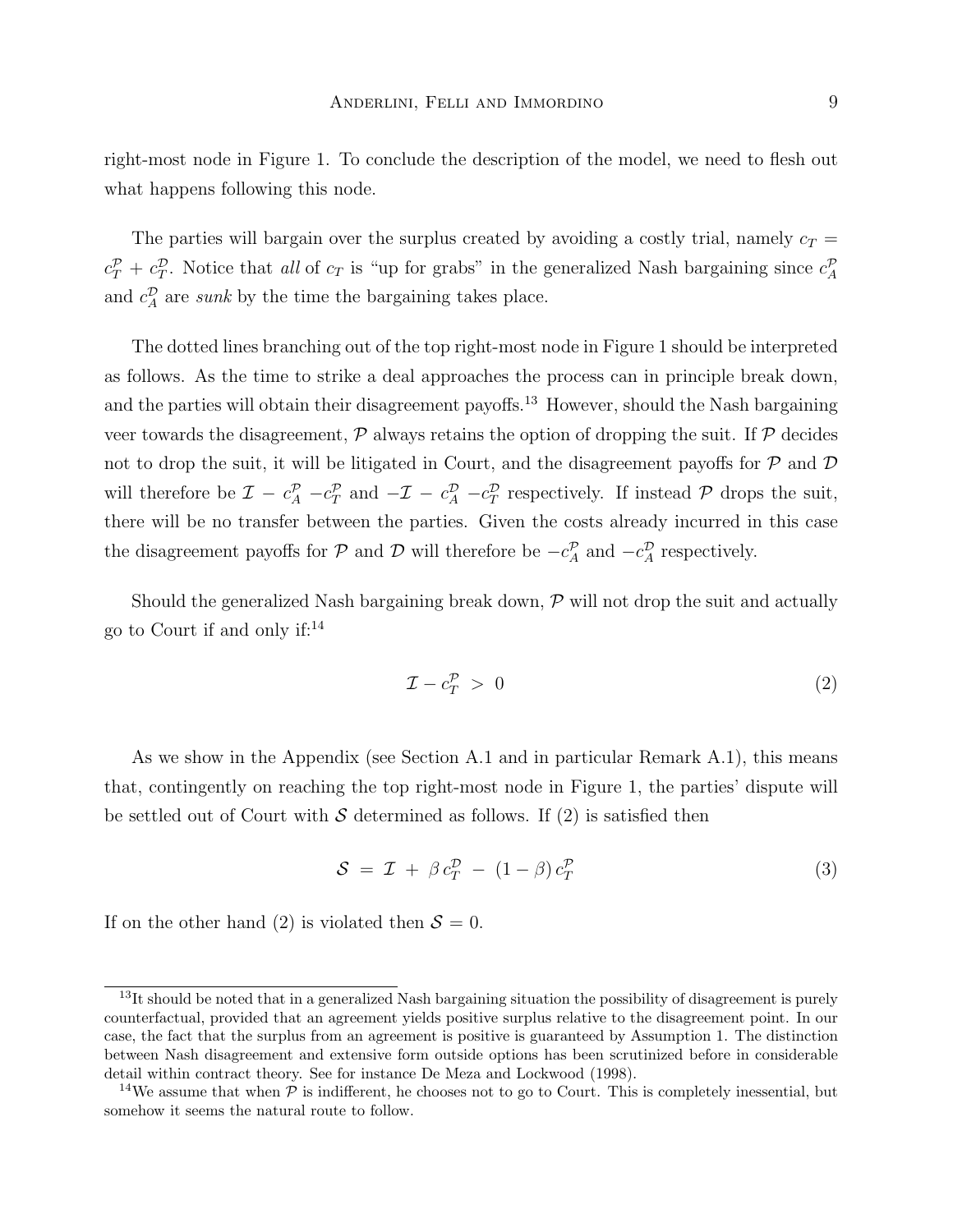#### 4. Characterization

#### 4.1. The decision to Settle

As we note in some detail in the Appendix (Section A.3), (2) is a *necessary* condition for  $\mathcal P$ to file a suit against D.

Assume then that (2) is in fact satisfied. A settlement out of Court is feasible if and only if the parties reach the top right-most node in Figure 1, meaning that  $\mathcal P$  did file a suit, and that subsequently  $\mathcal D$  and  $\mathcal P$  paid their ex-ante pretrial negotiating costs.

Effectively, settlement out of Court means that the parties split the total surplus  $c_T$ generated by the fact that Court costs are not incurred according to their bargaining powers β and  $1 - β$ <sup>15</sup>. This will be convenient for *both* P and D if and only if

$$
\beta c_T \geq c_A^{\mathcal{P}} \quad \text{and} \quad (1 - \beta) c_T \geq c_A^{\mathcal{D}} \tag{4}
$$

Notice that (4) says precisely that the gain from not going to Court should be no less than the ex-ante cost of a pretrial agreement for *both*  $P$  and  $D$ .<sup>16</sup>

We conclude our characterization of the decision to settle out of Court by noticing that if either of the two inequalities in (4) is violated, then the suit will not be settled and will not be dropped. It will be adjudicated in Court because  $P$  will not drop it at any stage since  $(2)$ is satisfied.

#### 4.2. The decision to File Suit

We already saw that if (2) is violated then  $\mathcal P$  will not file a law suit against  $\mathcal D$ .

Suppose next that (2) holds. Then it is necessary to consider two further possibilities. The first is that (4) is violated and hence if a suit is filed it will be tried in Court, while the second is that (4) holds and hence if a suit is filed it will be settled out of Court.

Clearly if if (2) holds and (4) is violated then (2) itself is the only relevant condition. Hence in this case  $\mathcal P$  will file suit if and only if (2) holds, and the case will be litigated in Court.

<sup>15</sup>More details are provided in the Appendix (see Remark A.3).

<sup>&</sup>lt;sup>16</sup>In the same spirit of what we assumed about filing suit and going to Court (see Footnote 14 above), we assume that when either party is indifferent between paying and not paying the pretrial negotiating cost, then they will choose to pay it. As before, this is completely inessential.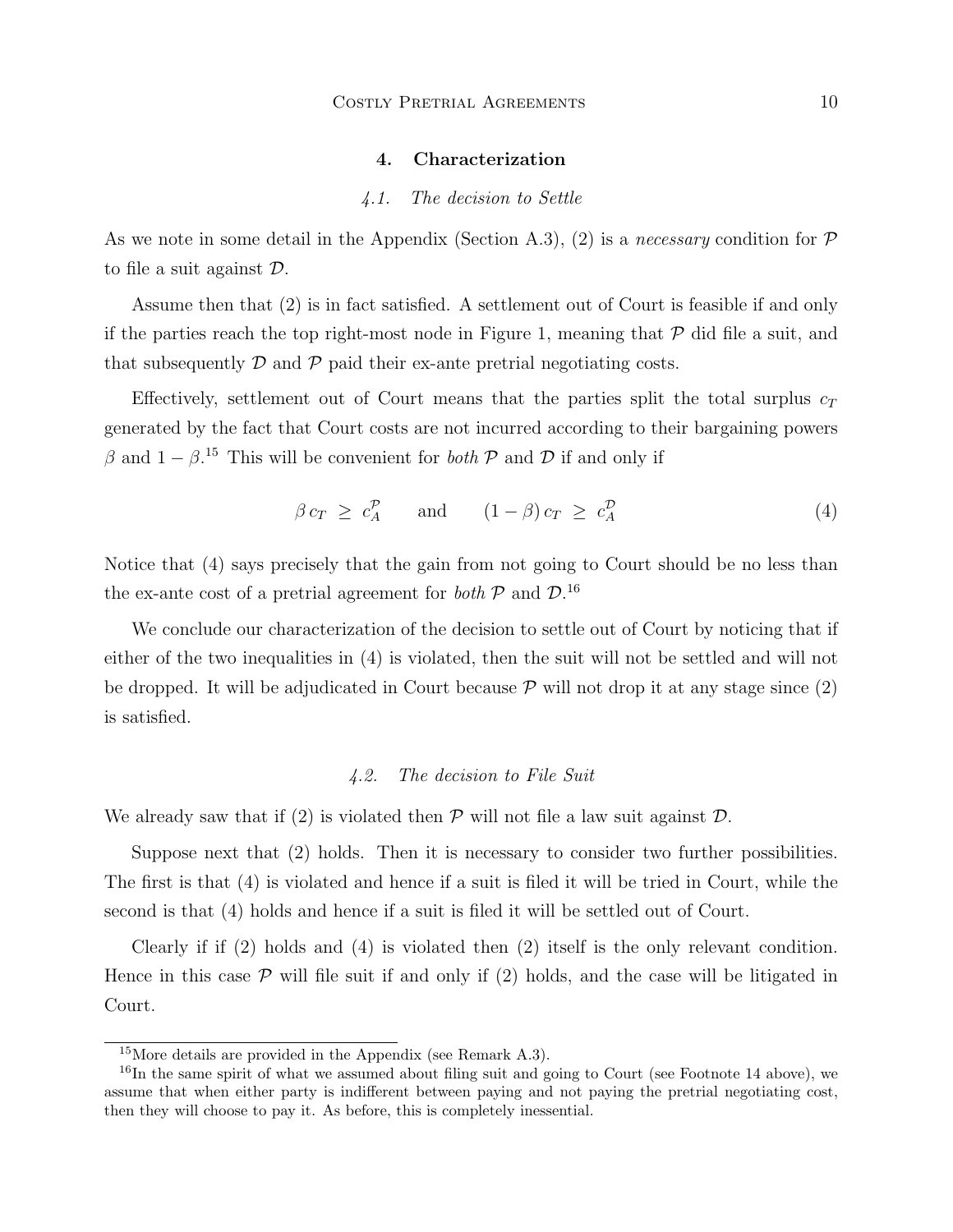If (2) holds and (4) holds then  $P$  will file suit if and only if

$$
\mathcal{I} - c_T^{\mathcal{P}} + \beta c_T - c_A^{\mathcal{P}} > 0 \tag{5}
$$

in which case the suit will be settled out of  $\text{Count.}^{17}$ 

Hence, in our complete information model a suit may be filed for two distinct reasons. Because  $\mathcal P$  expects that it will be settled out of Court, or because  $\mathcal P$  expects that it will, in fact, go to trial. Thus, the decision to file suit is the result of both the direct comparison of Court costs and expected damages  $\mathcal{I}$ , and of the conditions that determine whether the suit will go to trial or be settled out of Court.

#### 4.3. Main Characterization

Putting together our findings of Subsections 4.1 and 4.2 above we have a full characterization of the equilibria of our model. We state the following result without any further proof since it is obtained simply collecting our findings so far.

Proposition 1. Main Characterization: As the parameters vary, three equilibrium outcomes are possible in our model.

 $\mathbb N$  - The Plaintiff  $\mathcal P$  does not file a suit against  $\mathcal D$  and the game terminates immediately.

 $C$  - The Plaintiff  $P$  files a suit against  $D$  and the case is litigated in Court.

 $S$  - The Plaintiff  $P$  files a suit against  $D$  and the case is settled out of Court.

Case N obtains if either (i) (2) does not hold, or (ii) (2) holds, (4) holds and (5) is violated. Case C obtains if (2) holds, (4) is violated. Case S obtains if (2) holds, (4) holds and (5) holds.<sup>18</sup>

#### 5. Trial Costs and Fee-Shifting Rules

The trial costs  $c_T^{\mathcal{P}}$  and  $c_T^{\mathcal{D}}$  play a critical role in our model. Together with the expected damages  $\mathcal I$  they determine the disagreement point of the bargaining problem that identifies the settlement  $\mathcal S$ . As we saw above, they also motivate the parties to reach a pretrial agreement via Assumption 1.

<sup>&</sup>lt;sup>17</sup>More details are provided in the Appendix (see Remark A.4).

<sup>&</sup>lt;sup>18</sup>Notice that the conditions we have listed are exhaustive of all combinations of (2), (4) and (5) holding or being violated. Hence the statement of Proposition 1 is exhaustive of all possibilities.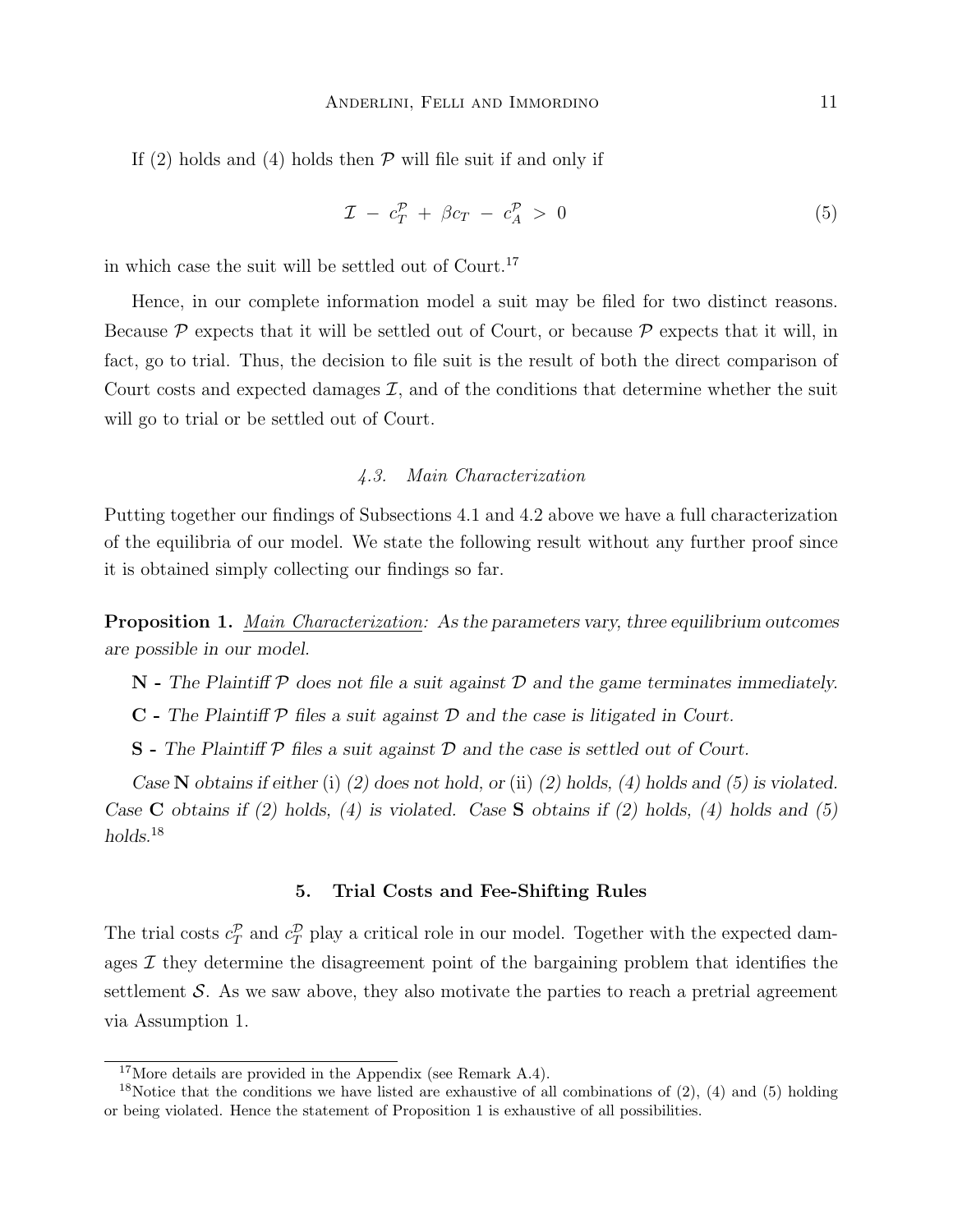Below we consider four main rules for allocating such trial costs. These are well known in the legal literature (Katz and Sanchirico, 2012) and of course many nuanced versions and hybrids of these four basic rules can be constructed and are in fact observed in different legal systems around the world.

We introduce new notation to denote the "raw" trial costs (mainly attorney fees, but other Court costs too where appropriate) that "naturally burden"  $\mathcal{P}$  and  $\mathcal{D}$  — let these be  $\hat{c}_T^{\mathcal{P}}$  and  $\hat{c}_T^{\mathcal{D}}$  respectively, and note that necessarily  $c_T = \hat{c}_T^{\mathcal{P}} + \hat{c}_T^{\mathcal{D}}$ . Therefore under a rule (in fact one of the four we will explicitly consider below) that stipulates that "each party pays their own trial costs" the trial costs we have used so far would be  $c_T^{\mathcal{P}} = \hat{c}_T^{\mathcal{P}}$  and  $c_T^{\mathcal{D}} = \hat{c}_T^{\mathcal{D}}$ . Under a putative rule that stipulates that "the plaintiff always pays all trial costs" then we would have  $c_T^{\mathcal{P}} = \hat{c}_T^{\mathcal{P}} + \hat{c}_T^{\mathcal{D}}$  and  $c_T^{\mathcal{D}} = 0$ , and so on.

In general, a fee-shifting rule  $\Phi$  is a map that takes as inputs the raw costs  $\hat{c}_T^{\mathcal{P}}$  and  $\hat{c}_T^{\mathcal{D}}$  and returns a pair of actual trial costs to be paid by each side with the obvious restriction that all costs must be paid by one side or the other so that  $\hat{c}_T^{\mathcal{P}} + \hat{c}_T^{\mathcal{D}} = c_T^{\mathcal{P}} + c_T^{\mathcal{D}} = c_T^{19}$ 

As mentioned above the four polar cases for  $\Phi$  that we will consider are the so called English Rule, the so called American Rule, and two further cases that we will refer to as the Plaintiff Biased and the Defendant Biased rules.<sup>20</sup> As will be clear in Section 6.4 below, our results on the irrelevance of "fee shifting" apply to all possible arrangements not just to these four canonical cases.

Under the American Rule, denoted  $\mathbf{\Phi}^{US}$ , each side pays their own costs regardless of the Court decision. In this case, we have  $c_T^{\mathcal{P}} = \hat{c}_T^{\mathcal{P}}$  and  $c_T^{\mathcal{D}} = \hat{c}_T^{\mathcal{P}}$  and, using (3), the settlement is<sup>21</sup>

$$
\mathcal{S}(\mathbf{\Phi}^{US}) = \mathcal{I} + \beta \hat{c}_T^{\mathcal{D}} - (1 - \beta) \hat{c}_T^{\mathcal{P}} \tag{6}
$$

Under the English Rule, denoted  $\Phi^{UK}$ , the loser pays the costs of both sides. In this case, we have that  $c_T^{\mathcal{P}} = (1-p)(\hat{c}_T^{\mathcal{P}} + \hat{c}_T^{\mathcal{D}}) = (1-p)c_T$  and  $c_T^{\mathcal{D}} = p(\hat{c}_T^{\mathcal{P}} + \hat{c}_T^{\mathcal{D}}) = pc_T$  and, using (3),

<sup>&</sup>lt;sup>19</sup>We also take all four costs  $\hat{c}_T^{\mathcal{P}}, \hat{c}_T^{\mathcal{P}}, c_T^{\mathcal{P}}$  and  $c_T^{\mathcal{D}}$  to be non-negative.

<sup>&</sup>lt;sup>20</sup>The dominant terminology to distinguish between what we refer to as Plaintiff and Defendant Biased is "one-way fee-shifting" between the two parties. We use the short hand above since it seems efficient in our context.

<sup>&</sup>lt;sup>21</sup>In calculating the settlement S for any given rule we assume that (2) holds and hence that S is given by (3). This is because as we saw in Proposition 1 if (2) is violated then  $P$  does not file against  $D$  and the game terminates immediately.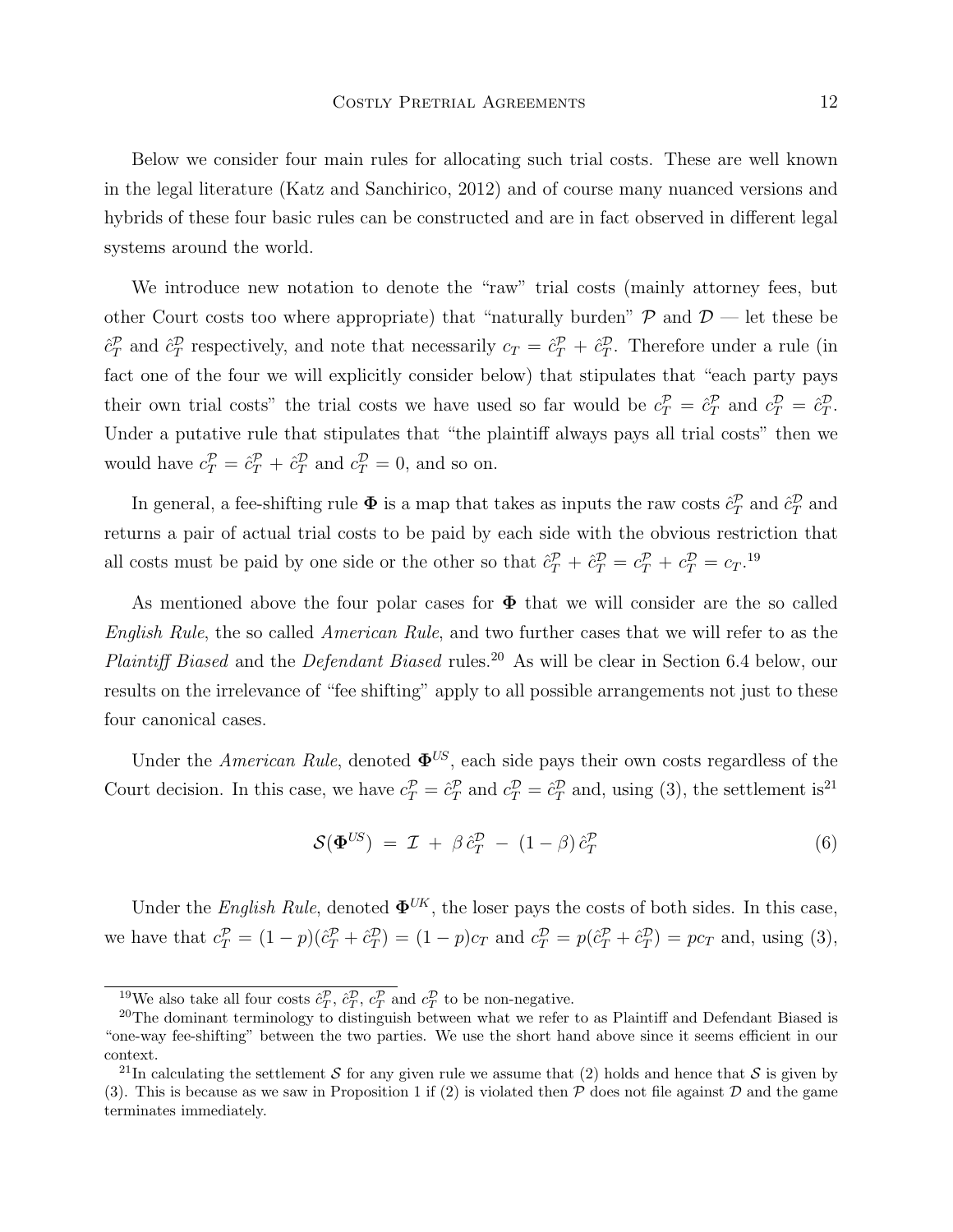the settlement is

$$
\mathcal{S}(\mathbf{\Phi}^{UK}) = \mathcal{I} + \beta p c_T - (1 - \beta)(1 - p) c_T \tag{7}
$$

Under the *Plaintiff Biased Rule*, denoted  $\mathbf{\Phi}^P$ , the Plaintiff pays  $\hat{c}_T^P$  if he loses, and pays nothing otherwise. In this case, we have  $c_T^{\mathcal{P}} = (1 - p)\hat{c}_T^{\mathcal{P}}$  and  $c_T^{\mathcal{D}} = p\hat{c}_T^{\mathcal{P}} + \hat{c}_T^{\mathcal{D}}$  and, using (3), the settlement is

$$
\mathcal{S}(\Phi^P) = \mathcal{I} + \beta (p\hat{c}_T^P + \hat{c}_T^D) - (1 - \beta)(1 - p)\hat{c}_T^P
$$
\n(8)

Under the *Defendant Biased Rule*, denoted  $\mathbf{\Phi}^D$ , the Defendant pays  $\hat{c}_T^D$  if he loses, and pays nothing otherwise. In this case, we have  $c_T^{\mathcal{P}} = \hat{c}_T^{\mathcal{P}} + (1 - p)\hat{c}_T^{\mathcal{D}}$  and  $c_T^{\mathcal{D}} = p\hat{c}_T^{\mathcal{D}}$  and, using (3), the settlement is

$$
\mathcal{S}(\mathbf{\Phi}^D) = \mathcal{I} + \beta p \hat{c}_T^D - (1 - \beta) [\hat{c}_T^P + (1 - p)\hat{c}_T^D] \tag{9}
$$

#### 6. Implications

In this Section we examine more closely the implications of Proposition 1 as the raw parameters and the fee-shifting rule change. We seek a set of statements of the type "as this change occurs in the raw parameters or in the fee-shifting rule (or both), this outcome becomes more or less likely, or remains equally likely."

It should be noted that the word "likely" in these statements has a specific meaning that, while common, does not directly map into standard probabilities. If we say that a particular equilibrium outcome  $X \in \{N, C, S\}$  becomes more (less) likely as a result of a certain parameter(s) (say) increasing we will mean that the set of (other) raw parameters under which the outcome  $X$  obtains before the change is a subset (superset) of the one that yields outcome  $X$  after the change. If the set is the same before and after the change we will say that the likelihood of  $\bold{X}$  has not changed.  $^{22}$ 

 $^{22}$ Notice that this way of proceeding is consistent with placing a prior distribution with full support on the set of possible parameters and then drawing a configuration of parameters (a particular "case") at random, all while remaining agnostic about the precise distribution governing the draw.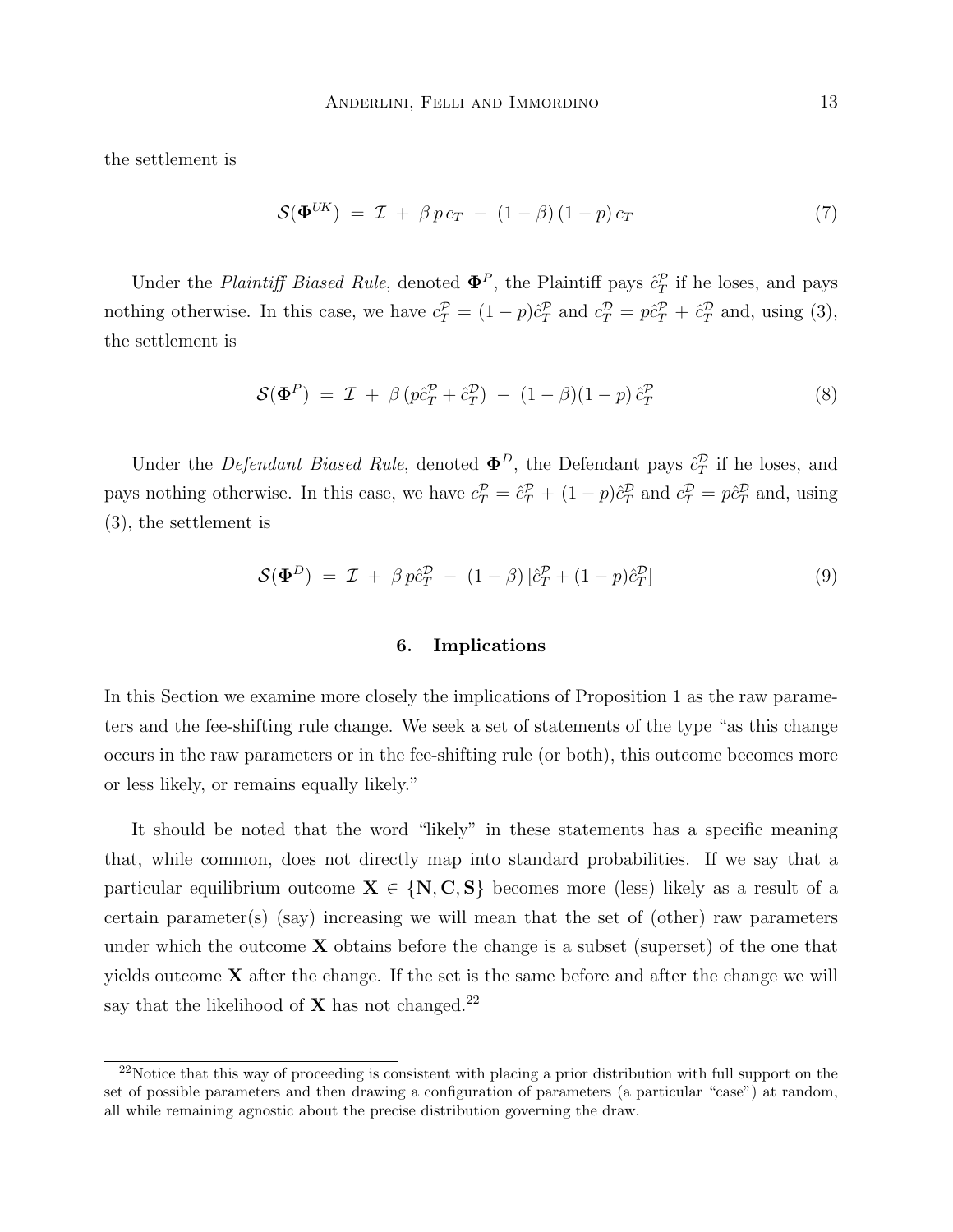#### 6.1. Filing Suit

What are the implications of Proposition 1 for the amount of legal disputes in society as measured by the frequency of law suits that are filed. How does the likelihood of outcomes C or S change as the raw costs and the fee-shifting rule  $\Phi$  vary?

For the sake of clarity we divide our claims into those that concern the effects of a change in the parameters, and those that concern the effects of the fee-shifting rule  $\Phi$  for given raw costs.

All our assertions in this Section are stated without proof since they are a direct consequence of Proposition 1 and of the relevant inequalities  $(2)$ ,  $(4)$  and  $(5)$ .<sup>23</sup>

**Proposition 2.** Legal Disputes and Expected Damages: Legal disputes become more likely as the size of expected damages  $\mathcal I$  increases. This is so both for law suits that are initiated with a view to end up in Court (outcome  $C$ ) and those which are initiated with a view to settle out of Court (outcome S).

While Proposition 2 is straightforward, it is worth noticing that the effect of an increase in I on the likelihood of law suits that are initiated with a view to settle out of Court (outcome S) is due to the effect of the increase in  $\mathcal I$  on the settlement size  $\mathcal S$  via (3).

Proposition 3. Legal Disputes, Trial and Pretrial Costs and Bargaining Power: Legal disputes become less likely as the Plaintiff's trial costs  $c_T^{\mathcal{P}}$  increase, and as the Plaintiff's pretrial costs  $c_A^{\mathcal{P}}$  increase. Legal disputes become more likely as the Defendant's trial costs  $c_T^{\mathcal{P}}$  increase. Finally, legal disputes become more likely as the Plaintiff's bargaining power  $\beta$  increases.

Proposition 3 is again straightforward. It should be clarified that while in Proposition 2 we could be explicit about both types of law suits (both outcome  $C$  and outcome  $S$ ) this is no longer possible for the parameter changes hypothesized in Proposition  $3.^{24}$  This is because the terms  $c_T^{\mathcal{P}}, c_A^{\mathcal{P}}, c_T^{\mathcal{P}}$  and  $\beta$  also appear in (4) and the hypothesized changes could determine a switch from a case being settled out of Court to actually being litigated.<sup>25</sup>

<sup>&</sup>lt;sup>23</sup> Notice that (5) can be re-written as  $\mathcal{I} - (1 - \beta)c_T^{\mathcal{P}} + \beta c_T^{\mathcal{D}} - c_A^{\mathcal{P}} - c_A^{\mathcal{P}} > 0$ .

 $^{24}$ The claims in Proposition 3 refer to the shrinkage or expansion of the union of the sets of parameters giving rise to outcomes C and S.

<sup>&</sup>lt;sup>25</sup>Notice that (4) can be re-written as  $\beta$   $(c_T^{\mathcal{P}} + c_T^{\mathcal{D}}) = \beta c_T \ge c_A^{\mathcal{P}}$  and  $(1 - \beta)$   $(c_T^{\mathcal{P}} + c_T^{\mathcal{D}}) = (1 - \beta)c_T \ge c_A^{\mathcal{D}}$ .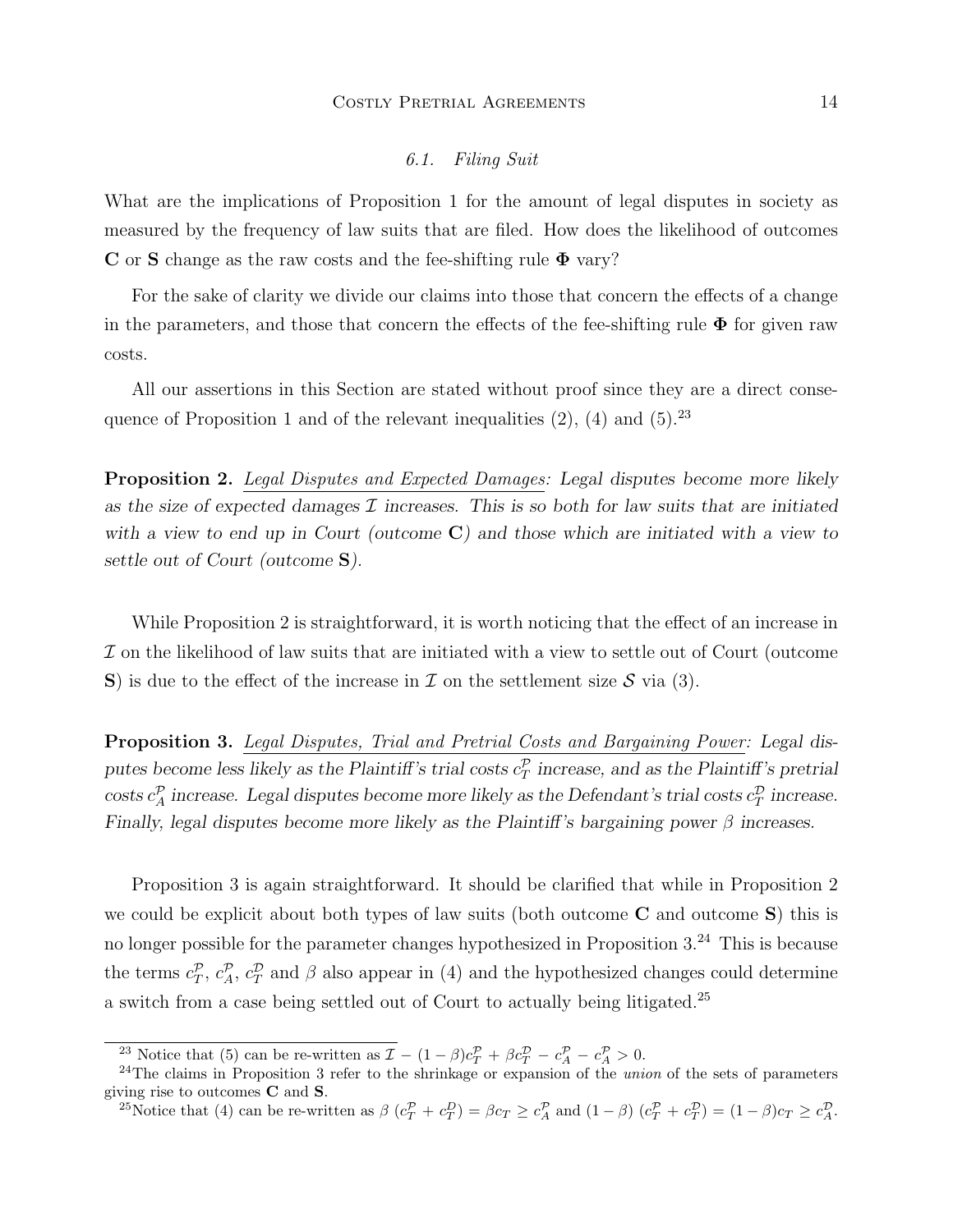A change in the fee-shifting rule leaves  $c_T = c_T^{\mathcal{P}} + c_T^{\mathcal{D}}$  unchanged, and hence does not affect (4).<sup>26</sup> It follows that we can be specific, once again, about outcome C and outcome S in the case of a change in  $\Phi$ .

Proposition 4. Legal Disputes and Fee-Shifting Rules: Let a set of raw costs be given and consider a change in the fee-shifting rule from say  $\Phi'$  to  $\Phi''$ . Suppose that under  $\Phi''$  we have that  $c_T^{\mathcal{P}}$  is lower than under  $\Phi'$ . Then the change from  $\Phi'$  to  $\Phi''$  increases the likelihood of legal disputes. This is so both for law suits that are initiated with a view to proceed to Court litigation (outcome C) and those which are initiated with a view to settle out of Court (outcome S).

Going back to the four polar cases we introduced in Section 5, using  $(6)$ ,  $(7)$ ,  $(8)$  and  $(9)$ , we easily see the following two corollaries of Proposition 4.

Corollary 1. Legal Disputes, Plaintiff Biased, American and Defendant Biased Rules: The likelihood of legal disputes of both types (outcome  $C$  and outcome  $S$ ) decreases as we switch from a Plantiff Biased Rule  $\mathbf{\Phi}^P$  to the American Rule  $\mathbf{\Phi}^{US}$  or to the Defendant Biased Rule  $\pmb{\Phi}^D$  .

A direct comparison of the English Rule  $\mathbf{\Phi}^{UK}$  and the American Rule  $\mathbf{\Phi}^{US}$  is more nuanced.

Corollary 2. Legal Disputes, American and English Rules: Recall that  $c_T^{\mathcal{P}}$  is equal to  $\hat{c}_T^{\mathcal{P}}$  under the American Rule and equal to  $(1-p)(\hat{c}_T^{\mathcal{P}} + \hat{c}_T^{\mathcal{D}})$  under the English Rule. Legal disputes of both types (outcome C and outcome S) are more likely under  $\Phi^{UK}$  than they are under  $\Phi^{US}$  if  $\hat{c}_T^{\mathcal{P}} > (1-p)(\hat{c}_T^{\mathcal{P}} + \hat{c}_T^{\mathcal{D}}) = (1-p)c_T.$ 

If we hypothesize (Shavell, 1982) that small trial costs  $c<sub>T</sub>$  are typically a sign of small claims, we conclude that the *English Rule* works to encourage lawsuits by Plaintiffs with relatively small claims but relatively high probabilities of victory  $p$ . Conversely, the American Rule, since the litigation costs do not depend on  $p$ , encourages Plaintiffs with possibly lower p. This brings our comparison of  $\mathbf{\Phi}^{UK}$  and  $\mathbf{\Phi}^{US}$  in line with that of Shavell (1982).

We conclude noting that an ingredient that is potentially important but is absent from our set-up is that when law suits are discouraged by Plaintiffs' costs this may have an adverse effect on the potential Defendants' incentives to comply with the law in the first place (Shavell, 1982).

 $^{26}$ This observation will be key to our analysis in Subsection 6.4 below.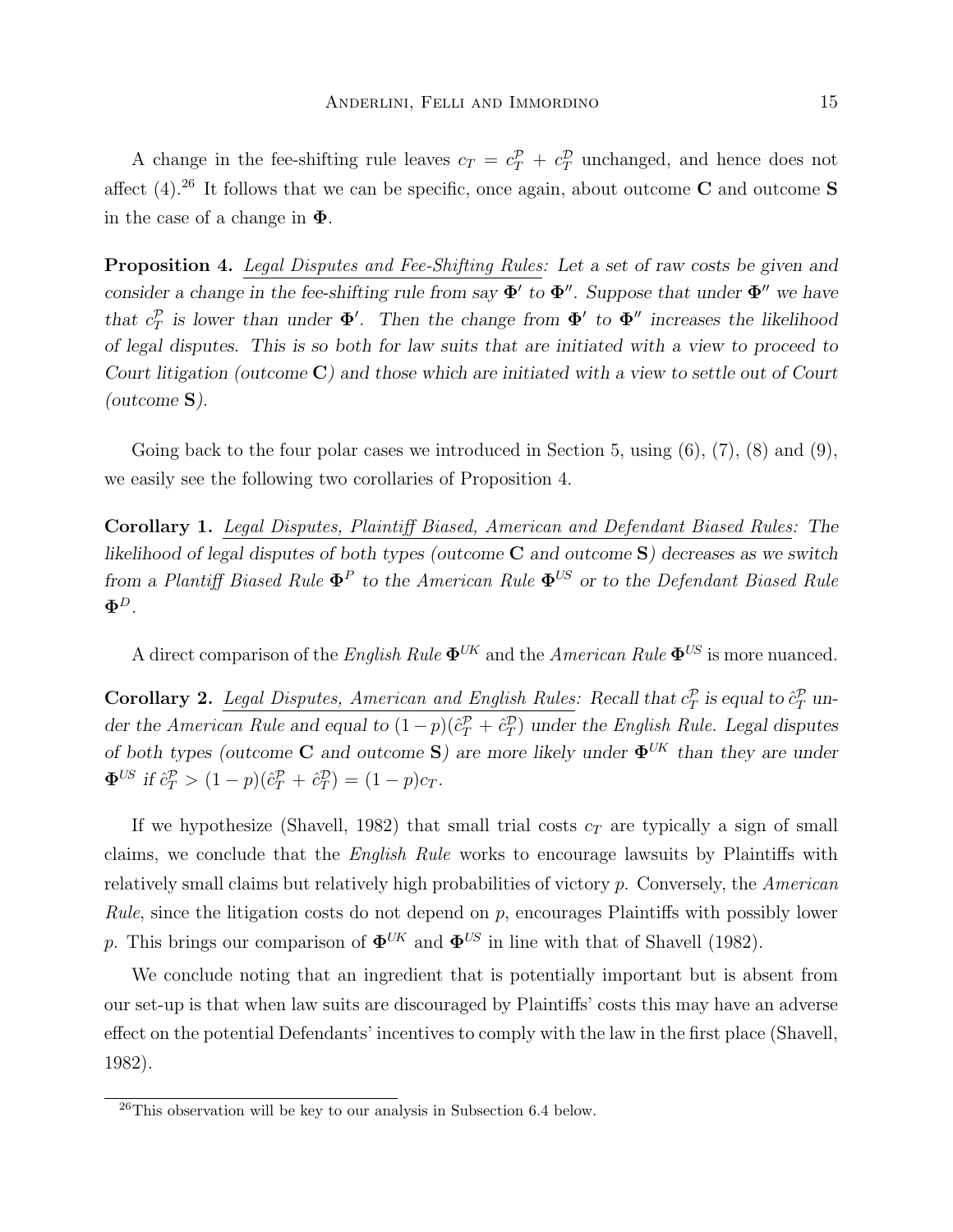#### 6.2. Going to Trial vs Settling and Mis-Matched Bargaining Power

One of the main findings of this paper is that even in a world of complete and perfect information there are circumstances in which rational parties to a legal dispute will litigate in Court even though this is costly and hence wasteful. Going to Court (Assumption 1) is more expensive than settling out of Court.

As we pointed out above, going to Court is a failure of the Coase Theorem (Coase, 1960). There we also mentioned that this failure is generated by a mis-match between the distribution of the parties' bargaining power and the distribution of the ex-ante costs that must be paid for the pretrial negotiation to become feasible. This mis-match creates a version of the hold-up problem. This prevents one of the parties from paying their ex-ante cost and hence leaves Court litigation as the only way to end the legal dispute.

In this Subsection, using Proposition 1, we substantiate in detail our claim that going to Court is generated by the mis-match we have described.

From Proposition 1 we know that  $\mathcal P$  will file against  $\mathcal D$  and the dispute will be litigated in Court if and only if (4) is violated and (2) holds. Purely for the sake of convenience we restate the former conditions here.<sup>27</sup>

$$
\beta \left( c_T^{\mathcal{P}} + c_T^{\mathcal{D}} \right) = \beta \, c_T \geq c_A^{\mathcal{P}} \qquad \text{and} \qquad (1 - \beta) \left( c_T^{\mathcal{P}} + c_T^{\mathcal{D}} \right) = (1 - \beta) \, c_T \geq c_A^{\mathcal{D}} \tag{4}
$$

If the first inequality in (4) is violated, then  $P$  will find it profitable to deviate unilaterally from paying the *ex-ante* cost  $c_A^{\mathcal{P}}$  that makes the pretrial agreement negotiation possible. If the second inequality in  $(4)$  is violated, then  $D$  will find it profitable to deviate unilaterally from paying the *ex-ante* cost  $c_A^{\mathcal{D}}$  that makes the pretrial agreement negotiation possible.

Notice that, because of Assumption 1, the two inequalities in (4) cannot be both violated. However, it is also clear that for any fixed quadruple of costs  $(c_A^{\mathcal{P}}, c_A^{\mathcal{D}}, c_T^{\mathcal{P}}, c_T^{\mathcal{D}})$  satisfying Assumption 1 there exists values of  $\beta \in (0,1)$  such that (4) is violated. Indeed, by simple inspection it is clear that, for any given  $(c_A^{\mathcal{P}}, c_A^{\mathcal{P}}, c_T^{\mathcal{P}}, c_T^{\mathcal{P}})$  satisfying Assumption 1, we can find a (low) range of values of  $\beta \in (0,1)$  such that the first inequality in (4) is violated. Alternatively we can find a (high) range of values of  $\beta \in (0,1)$  such that the second inequality in (4) is violated. Similarly, if we fix a value of  $\beta \in (0,1)$ , it is always possible to find a quadruple

<sup>27</sup>See Footnote 25.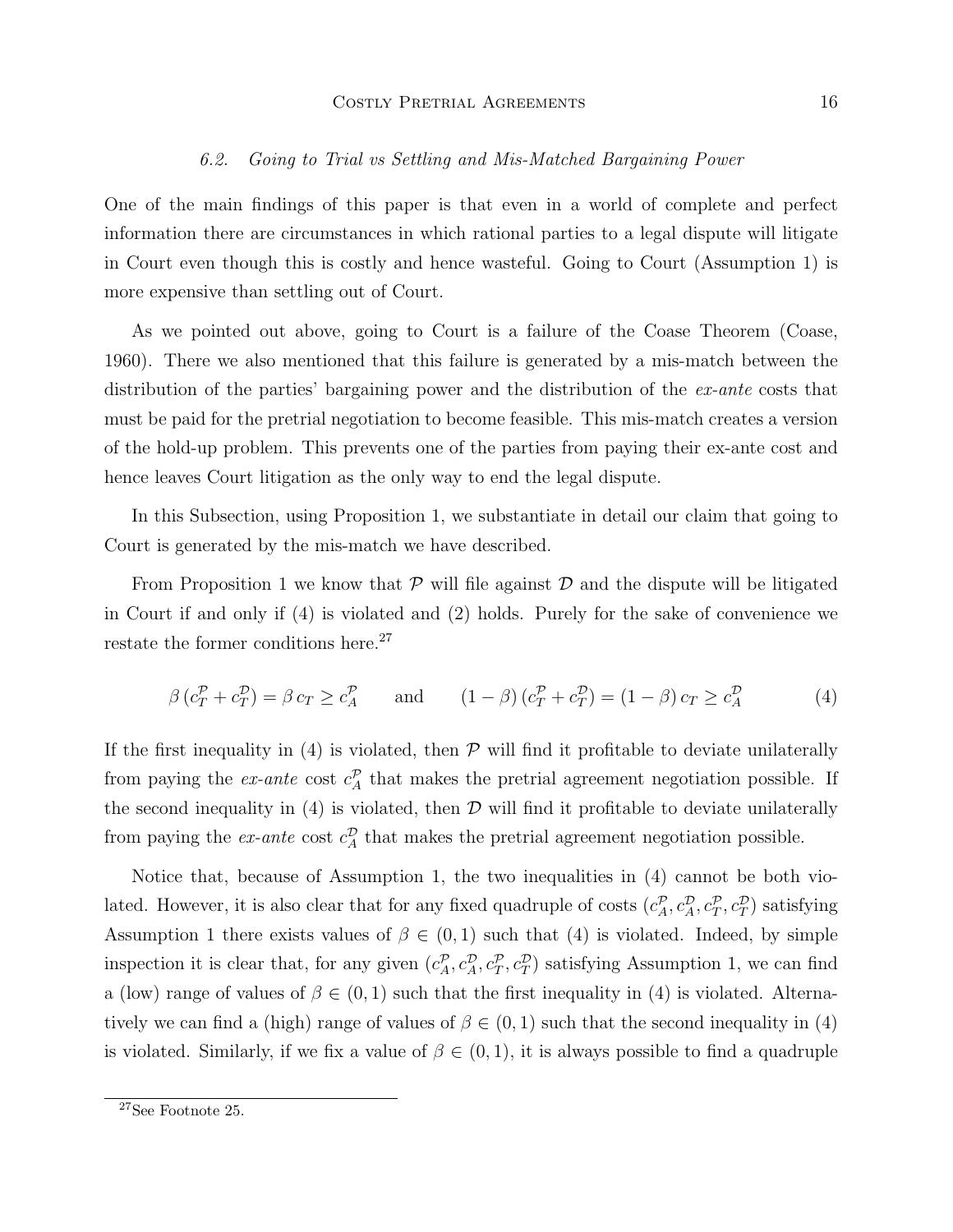of costs  $(c_A^{\mathcal{P}}, c_A^{\mathcal{P}}, c_T^{\mathcal{P}})$  satisfying Assumption 1 such that (4) is violated.<sup>28</sup> Since (2) can be satisfied for any quadruple of costs  $(c_A^{\mathcal{P}}, c_A^{\mathcal{D}}, c_T^{\mathcal{P}}, c_T^{\mathcal{D}})$  by taking  $\mathcal I$  to be sufficiently large, we can state the following without further proof.

**Proposition 5.** Court Trials and the Mis-Match of  $\beta$  and Ex-Ante Costs: Suppose that (2) is satisfied. The parties will not sign a pretrial agreement and hence go to trial whenever either one of the inequalities in (4) is violated.

It follows that, for any fixed quadruple of costs  $(c_A^{\mathcal{P}}, c_A^{\mathcal{P}}, c_T^{\mathcal{P}})$  satisfying Assumption 1, there exists values of  $\beta \in (0,1)$  such that a pretrial agreement will not be signed, and the parties will go to trial.

Finally, for any given value of  $\beta \in (0,1)$ , there exist a vector of costs  $(c_A^{\mathcal{P}}, c_A^{\mathcal{P}}, c_T^{\mathcal{P}}, c_T^{\mathcal{P}})$ satisfying Assumption 1 such that a pretrial agreement will not be signed, and the parties will go to trial.

By the time plaintiff and defendant reach the negotiation table of the pretrial agreement they already have paid (sunk) the costs needed to prepare for such a negotiation. Therefore such costs are effectively off the table: neither party has any incentive to compensate the other party for paying these ex-ante costs since by that time the costs have already been paid. It is then possible to envisage a whole range of situations in which one of the two parties will be able to guarantee himself a share of the surplus that is on the pretrial negotiation table that does not cover the preliminary costs he needs to pay to participate in such negotiation. This may be due either to the fact that such party does not have enough bargaining power in the pretrial negotiation or to the fact that his  $ex$ -ante costs are two high. In both cases the result is that the parties will not settle out of Court and the trial will take place.

If the parties can shift some of the  $ex$ -ante costs to a later stage, after the pretrial negotiation, such a negotiation will take these  $ex\text{-}post$  costs into account when deciding the settlement and hence the likelihood of a settlement will increase. However, it seems uncontroversial that at least some of these costs cannot be reasonably shifted to a later stage. This is clearly true in the case of cognitive or opportunity costs associated with the time necessary to prepare for the settlement negotiation. Clearly some of these costs can be monetized by hiring an expert or a lawyer but, provided the costs need to be paid independently of the

<sup>&</sup>lt;sup>28</sup>Again, by simple inspection, for any  $\beta \in (0,1)$  we can find a quadruple of costs  $(c_A^{\mathcal{D}}, c_A^{\mathcal{D}}, c_T^{\mathcal{D}}, c_T^{\mathcal{D}})$  satisfying Assumption 1 such that the first inequality in  $(4)$  is violated, as well as one that ensures that the second inequality is violated.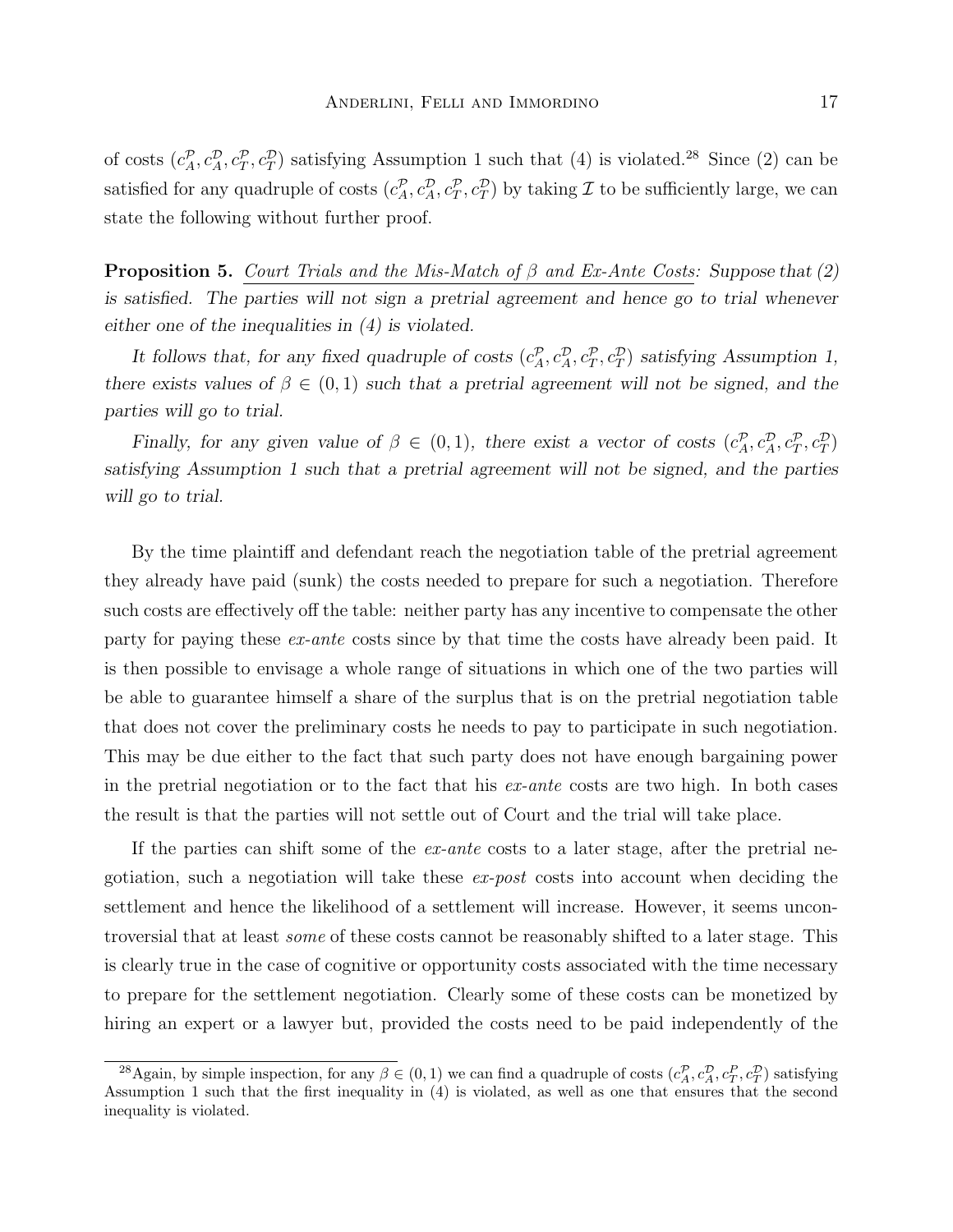outcome, the result is unchanged. If anything agency problems might lead to an increase of the ex-ante costs and hence in the likelihood of going to trial.

It is legitimate at this point to ask what would happen if the pre-trial agreement ex-ante costs are "productive" as in Hubbard (2015). In particular, there the parties can choose to sink part of the trial costs at an ex-ante stage. In this sense the ex-ante costs are productive as they carry a (one-for-one) reduction in trial costs. In our model one could imagine transforming some or all of the trial costs into pre-trial agreement ex-ante costs. These are "preparation costs" (eg evidence-collection) that help both during a pre-trial negotiation and at the trial stage.

Reducing trial costs and correspondingly increasing the pre-trial agreement costs in our model has a two-fold effect.<sup>29</sup> It will increase the likelihood that a suit is filed, and it will increase the likelihood that a suit goes to trial as opposed to being settled out of Court. While the "sign" of these effects is intuitive in both cases since trials are less expensive, it is worth remarking that the greater likelihood of trial vs settlement has two sources. The inequalities in (4) are harder to satisfy both because the trial costs go down and because the pre-trial negotiation ex-ante costs increase. Trials are cheaper and the negotiations that lead to pre-trial agreements are harder to reach.

#### 6.3. Class Actions

While systematic evidence of the effect of the mis-match between bargaining powers and pre-trial agreement costs may be difficult to compile, the available evidence on class actions in the United Sates in our view is extremely suggestive in support of the qualitative behavior of our model.

When a class action is certified the bargaining power of the plaintiffs is greatly enhanced against what is usually a powerful firm that would otherwise easily overwhelm individual plaintiffs. After this takes place, the judicial paths "invariably lead to class settlements" (Willging and Lee III, 2010, p. 782).<sup>30</sup> Just as our model predicts, the implicit shift in bargaining power leads to a (considerable in this case) increase in the likelihood that the case will be settled before a full trial takes place.

In the US, certification of a class action in accordance with Fed.R.Civ.P. 23 of course

 $^{29}$ Our claims here are immediate from Proposition 1, and we omit further details.

<sup>30</sup>See also Morabito and Caruana (2013) and Grimaldi (2017).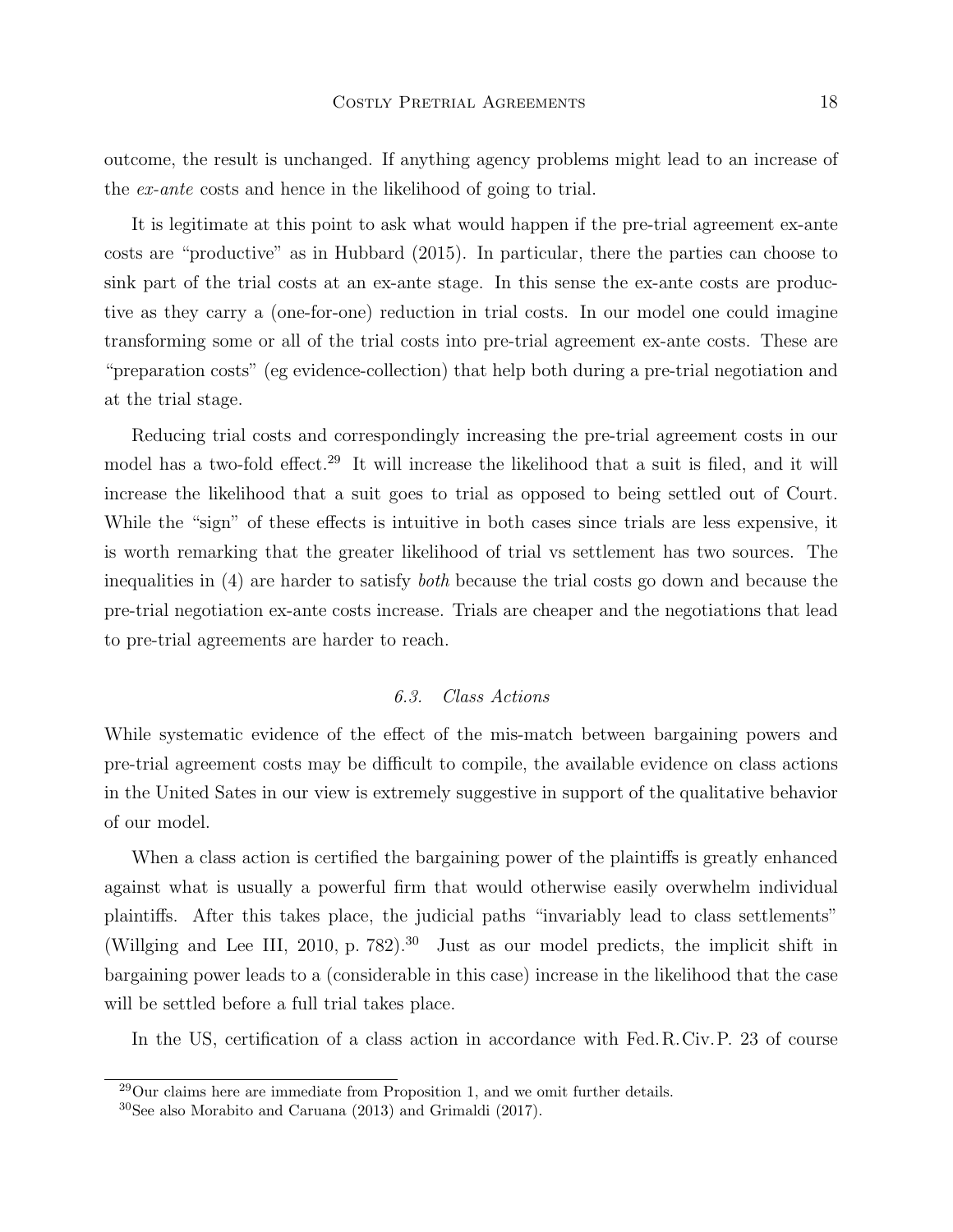significantly increases the settlement costs for the Plaintiff side.<sup>31</sup> It should, however, be noted that our model allows for the change in bargaining power in favor of the Plaintiff to overwhelm the increase in settlement costs so as to generate what is observed in practice namely that class action are almost invariably settled out of court. To make this point more explicit it is useful to go back to our numerical example of Section 2. There, an increase in bargaining power for P from  $\beta = 1/10$  to  $\beta = 1/2$ , resulted in a case that is tried (when  $\beta$  $= 1/10$ ) to a case that is settled out of Court (when  $\beta = 1/2$ ). A quick re-examination of the numerical values, shows that if we increase  $\beta$  to 1/2 and at the *same time* we increase  $c_A^{\mathcal{P}}$ from 10 to 19, we still obtain a case that is settled out of Court.<sup>32</sup>

To close our consideration of class actions, we notice that there is a copious literature (see for instance Fitzpatrick (2010) and the references therein) on the fact that the actual class members reap scant rewards from class action suits, while their lawyers take the lion's share of the proceeds. This is not our focus here as it pertains to an analysis of the relative bargaining powers of class members and and their legal representatives. A richer model of this interaction is needed to shed more light on this issue. What matters for our purposes is that the bargaining power of the entire plaintiff side (class members and their lawyers) is enhanced by the class action certification.

#### 6.4. Changes In Fee-Shifting Rules and Likelihood of Trial

As we have seen in Proposition 4, for given raw parameters, a change in the fee-shifting rule  $\Phi$  determines a change in the likelihood of legal disputes. Essentially any change in  $\Phi$  that decreases the plaintiff's Court costs increases the likelihood of legal disputes — both those that are settled before trial (outcome  $S$ ) and those that are tried in Court (outcome  $C$ ).

On the other hand, as we have noted before, a change in the fee-shifting rule leaves  $c_T =$  $c_T^{\mathcal{P}} + c_T^{\mathcal{D}} = \hat{c}_T^{\mathcal{P}} + \hat{c}_T^{\mathcal{D}}$  unchanged, and hence does not affect (4).

The latter observation suggests that there should be a sense in which fee-shifting is irrelevant in determining whether a given law suit will be settled out of Court or in fact litigated in Court. This is in fact true in our set up, provided we are careful enough in making the claim precise and taking into account that we are making it for a given law suit. In other

<sup>31</sup>See Judiciary Committee of the House of Representatives (2014), page 28.

<sup>&</sup>lt;sup>32</sup>With the numbers in Section 2, when  $\beta = 1/2$  and  $c_A^{\mathcal{P}} = 10$ , the payoff to  $\mathcal P$  from settling out of Court is 90, while if he defects and forces a trial he obtains a payoff of 80. When  $\beta = 1/2$  and  $c_A^{\mathcal{P}} = 19$  the payoff to  $P$  from settling out of Court is 81, while if he defects and forces a trial he obtains a payoff of 80.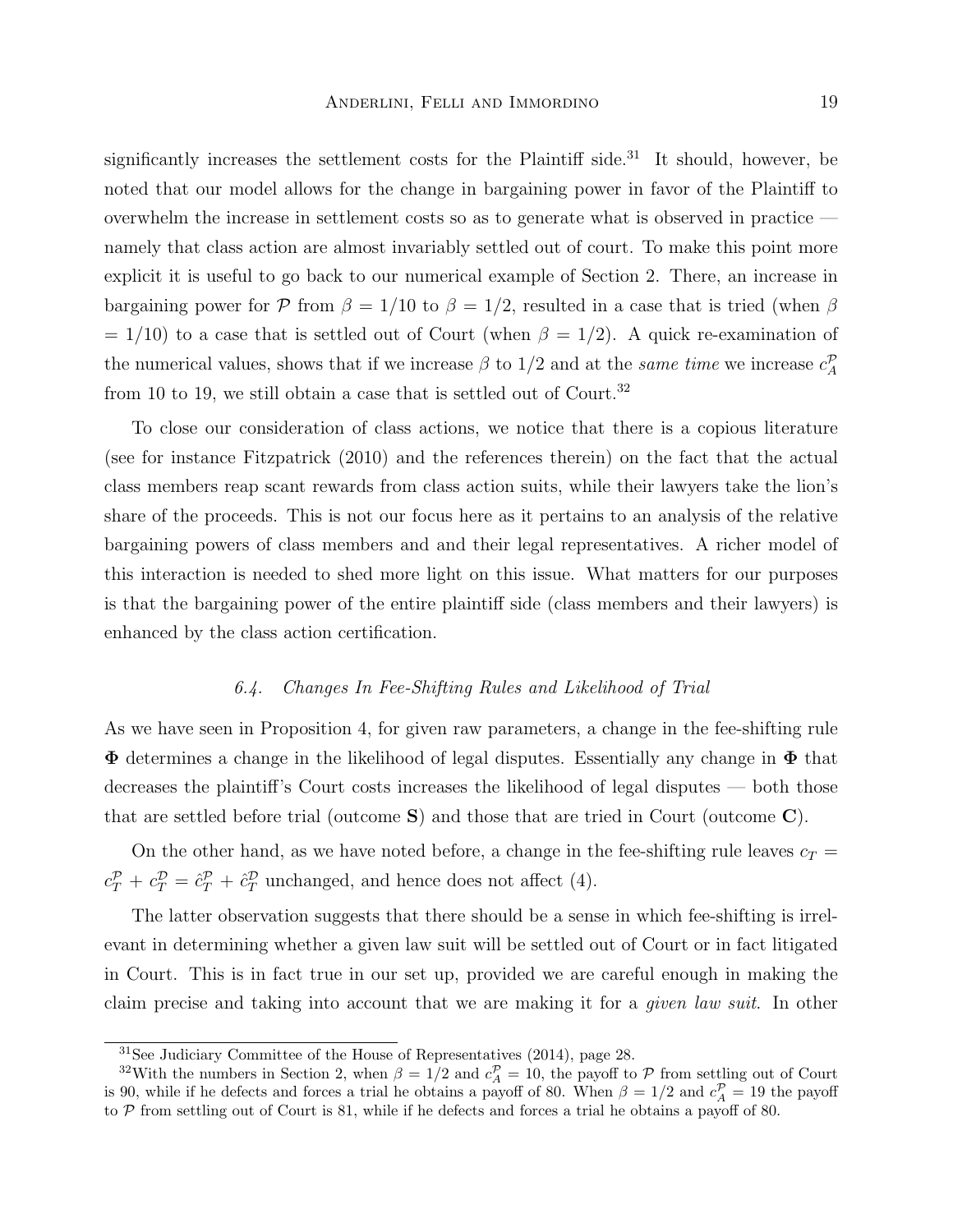words, we need to filter out of the irrelevance claim the effect that a change in fee-shifting rule may have in the Plaintiff's decision to file a suit or not.

To ease the exposition, and keep notation down we proceed with an informal statement that is made precise in the appendix (see Section A.6 and in particular Proposition A.1, which is a formal re-statement of Proposition 6 below)

Proposition 6. Irrelevance of Fee-Shifting: Conditionally on the parameters of the model being such that  $P$  wants to file a suits against  $D$ , a change in the fee-shifting rule cannot possibly determine a switch of any given "case" from being settled out of Court to being tried in Court, or vice-versa.

In our complete information set up, conditionally on  $P$  filing against  $D$ , fee-shifting is irrelevant. Conditionally on the Plaintiff filing a suit, the likelihood of going to trial is the same however the trial costs are apportioned between  $P$  and  $D$ .

As we noted above Proposition 6 is driven by (4) that identifies under which condition either party will pay the  $ex$ -ante costs and a settlement will be reached out of Court. Indeed, condition (4) implies that while the likelihood of ending up in Court does depend on the distribution of the parties bargaining power in the settlement negotiation,  $\beta$ , as well as on the distribution of their ex-ante costs  $c_A^{\mathcal{P}}$  and  $c_A^{\mathcal{D}}$ , this likelihood only depends on the total amount of trial costs  $c<sub>T</sub>$  and hence is independent of the distribution of such costs.

By the time a pretrial negotiation is reached the *ex-ante* costs  $c_A^{\mathcal{P}}, c_A^{\mathcal{D}}$  are *sunk*. Therefore the outcome of the negotiation does not depend on these costs. The negotiation of a pretrial agreement simply divides the surplus generated by avoiding a costly trial<sup>33</sup> — namely  $c_T$  between P and D according to their respective bargaining powers  $\beta$  and  $1 - \beta$ . The two conditions in (4) require that, out of the bargaining, both  $P$  and  $D$  receive a share of the surplus that covers their *ex-ante* costs  $c_A^{\mathcal{P}}$  and  $c_A^{\mathcal{D}}$ .

This is a natural point to remark that our results imply that if Courts were to try to affect the decision to settle vs going to trial by adopting a fee-shifting rule that somehow takes the pre-trial negotiation ex-ante costs into account they would not succeed. For instance, say that the Plaintiff, as a rule, was forced to pay back the Defendant's pre-trial agreement ex-ante costs  $c_A^{\mathcal{D}}$ , clearly, in this case the total trial cost  $c_T$  is unchanged since this is a pure transfer

<sup>33</sup>See Assumption 1.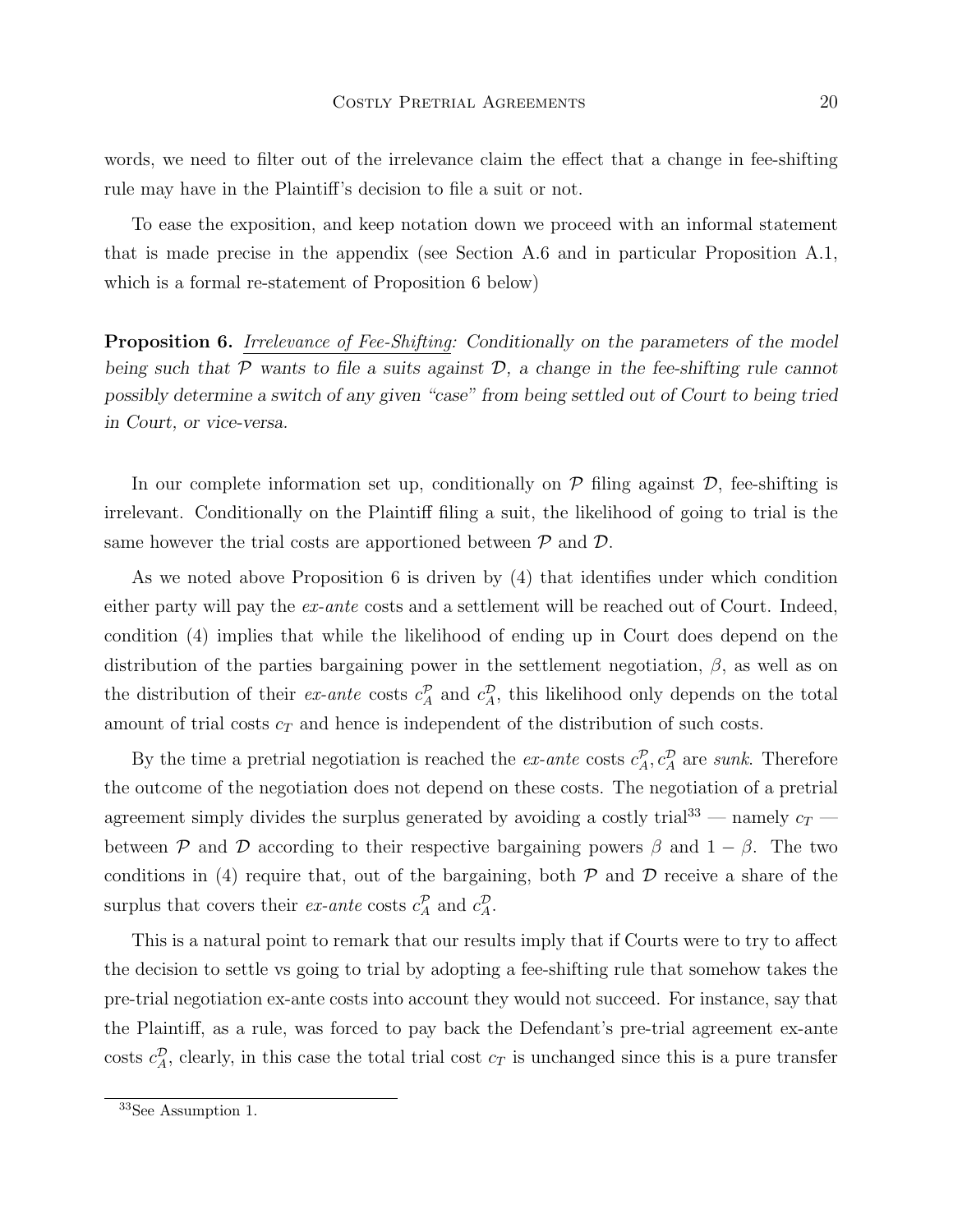from  $P$  to  $D$ . Hence, as with any other fee-shifting rule, while the likelihood of filing suit changes, conditional on a suit being filed the likelihood of a settlement vs a trial is unchanged.

Going back to the four polar cases laid out in Section 5, Proposition 6 obviously implies the following.

Corollary 3. Equivalence of US, UK, P and D: Any switch between the US, UK, P and D fee-shifting rules defined in Section 5 above is irrelevant in the sense of Proposition 6 above.

Conditionally on the the Plaintiff filing a suit regardless of the switch, the likelihood of going to trial or settling out of Court is unaffected by the change in fee-shifting rule.

Notice that while in the pretrial negotiation literature the irrelevance of fee-shifting rules is associated with some version of the Coase Theorem (Donohue, 1991b), in our setting the irrelevance of fee-shifting holds exactly when the Coase Theorem fails — in our set up the parties go to Court when the Coase theorem fails because of the presence of ex-ante costs. As we mentioned above, one could of course ask the question whether an advanced agreement between the parties on how to distribute their ex-ante costs may prevent them from going to trial. The answer is that if this preliminary negotiation is itself associated with some  $ex$ -ante  $\,$  costs there will still exist circumstances in which the parties will end up in Court.  $^{34}$ 

We conclude this section by returning to the fact that our fee-shifting irelevance result is conditional on suits being filed. In reality we only observe suits which have been filed and conditional on those suits being filed we can distinguish if those suits end up in trial or in settlement. Therefore, in principle our result on the irrelevance of fee-shifting could and has been tested. However, the evidence is sparse and our reading of the literature is that the extant empirical studies do not reach consesus on the effects of fee-shifting on the probability of settlement out of Court. We refer the reader to Katz and Sanchirico (2012) for a survey.

#### 6.5. Relevance of Fee Shifting for Settlement Size

Except for its possible effect on  $\mathcal P$  filing against  $\mathcal D$ , the fee-shifting rule is irrelevant in determining whether the equilibrium outcome is  $C$  or  $S$ . It follows that it *must* be relevant for settlement size.

<sup>34</sup>In the context of a bargaining model where ex-ante costs are associated with bargaining parties' decision to participate in the negotiation and hence Coase Theorem fails Anderlini and Felli (2006) shows that adding a preliminary stage where parties negotiate on whether future bargaining cost will be paid does not necessary restore the Coase Theorem. As in pre-trial settlement context the key to this result is the fact that the preliminary negotiation stage may itself be associated with ex-ante costs.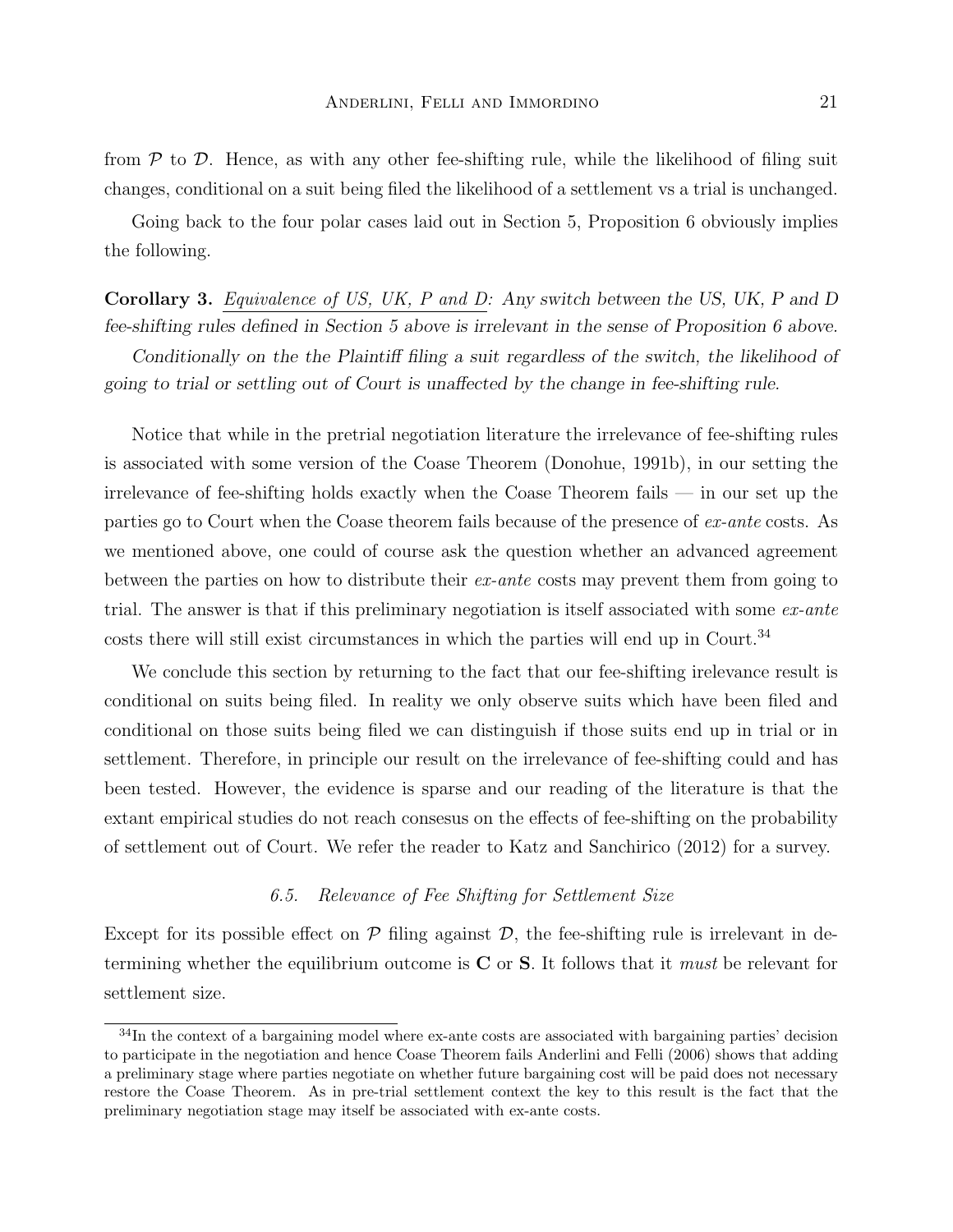To see this, consider for instance a "case"  $\hat{\Omega}$  and fee-shifting rule that induce an outcome of S. Suppose for concreteness that the fee-shifting rule is  $\Phi^{\mathcal{D}}$ , the Defendant biased rule. Proposition 6 tells us that the outcome will still be S if we change the fee-shifting rule to be  $\Phi^{\mathcal{P}}$ , the Plaintiff biased rule.

Under  $\Phi^{\mathcal{D}}$  the defendant's Court costs  $c_T^{\mathcal{D}}$  are considerably lower than under  $\Phi^{\mathcal{P}$ .<sup>35</sup> However, since the equilibrium outcome is **S** under both fee-shifting rules, it must be that  $D$ prefers to pay the ex-ante cost and settle to actually going to Court before and after the increase in  $c_T^{\mathcal{D}}$ . It therefore *must* be the case that the change in fee-shifting rule implies a compensating change in settlement size.

The logic of the above example generalizes. The following is a direct consequence of (6), (7), (8) and (9) and hence it is stated without proof.

Proposition 7. Settlement Size: The settlement size is always greater under the Plaintiff Biased Rule than under the Defendant Biased Rule, for any set of raw parameters of the model. In other words,

$$
\mathcal{S}(\mathbf{\Phi}^P) > \mathcal{S}(\mathbf{\Phi}^D)
$$

for any given  $\hat{\Omega}$ .

The comparison between the size of the settlement under the English and American Rules instead depends on (some of) the elements of  $\hat{\Omega}$ . In particular

$$
\mathcal{S}(\mathbf{\Phi}^{UK}) - \mathcal{S}(\mathbf{\Phi}^{US}) = p \,\hat{c}_T^{\mathcal{P}} - (1 - p)\hat{c}_T^{\mathcal{D}}
$$

Hence if either p is sufficiently large, or  $\hat{c}_T^{\mathcal{D}}$  is sufficiently small (or both) then the settlement size under the English Rule is larger than the settlement size under the American Rule.

The empirical effects of moving from the American rule to the English rule have been analyzed by the existing literature on fee-shifting (Katz and Sanchirico, 2012). In particular, the evidence presented in Hughes and Snyder (1995) suggests that the size of the settlement is significantly higher under the English rule than under the American rule. The key issue is that there exist very few natural experiments in which the legal system moved from one fee-shifting rule to another. An exception is represented by Florida's experiment with the English rule in medical malpractice cases in the  $1980s^{36}$  Consistently with the predictions

<sup>&</sup>lt;sup>35</sup>As we noted in Section 5 they are  $c_T^{\mathcal{D}} = p \hat{c}_T^{\mathcal{D}}$  under  $\mathbf{\Phi}^{\mathcal{D}}$  and  $c_T^{\mathcal{D}} = p \hat{c}_T^{\mathcal{P}} + \hat{c}_T^{\mathcal{D}}$  under  $\mathbf{\Phi}^{\mathcal{P}}$ .

<sup>36</sup>See Snyder and Hughes (1990) for a description of the Florida experiment and the associated data set.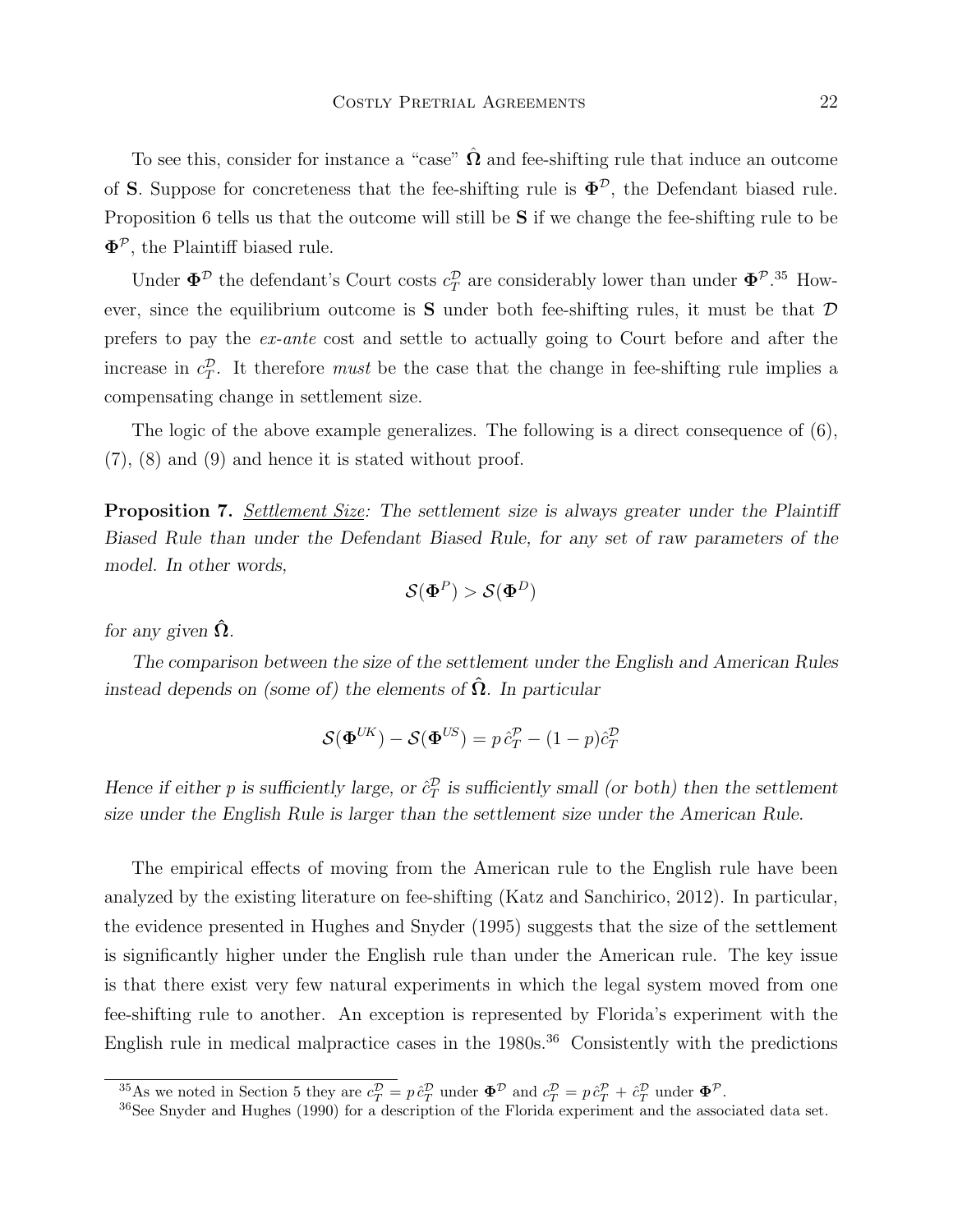of our analysis above Hughes and Snyder (1995) find, using data on this experiment, that the difference in settlement size is positively correlated with the probability of the plaintiff winning in Court and negatively correlated with the defendant's "raw" trial costs.

#### 7. Asymmetric Information

Our model postulates complete and symmetric information. Since most of the literature related to this paper uses models with asymmetric information (see Subsection 1.1 for references and an overview of these contributions), before concluding we think it is appropriate to sum up where our conclusions stand relative to these models.

Our conclusions go against the received wisdom that going to trial is only the result of informational asymmetries. This is not so in our set-up in which it is a failure of the Coase theorem that takes the parties to an inefficient trial. Of course our results do not say that informational frictions cannot be responsible for on-path trials, but simply that these are not necessary for these to materialize. While we do not "overturn" any existing results, we add a robust rationale for inefficient trials to take place.

In a somewhat similar vein, our results indicate that the effect of fee-shifting is intimately related to informational frictions. In our set-up a shift in the way legal costs are apportioned is completely neutralized by the resulting change in the settlement that emerges from the Nash bargaining that the parties engage in, which anticipates the change in fees. Asymmetric information changes the picture dramatically. For instance in Spier (1994a) a fee shift can create powerful incentives to settle or go to trial. The choice of how legal fees are apportioned can be thought as a problem of "mechanism design."<sup>37</sup>

In Spier (1992), and more recently in Daughety and Reinganum (2011), informational asymmetries interplay with the dynamics of the model. Therefore, the issues they address differ quite substatially from the ones we address in our static model with complete and symmetric information. In Spier (1992) a "deadline effect" yields a U-shaped pattern of pre-trial settlements — these are more likely to begin with, and then again as the trial date approaches. Daughety and Reinganum (2011) instead focus on the "bandwagon effect" that can arise when new plaintiffs can decide to join an existing suit.

<sup>37</sup>Spier (1994a) solves a mechanism design problem in which the probability of settlement out of Court is maximized. She then argues that the resulting mechanism resembles Fed.R.Civ.P. 68 of (See Judiciary Committee of the House of Representatives (2014), page 85.)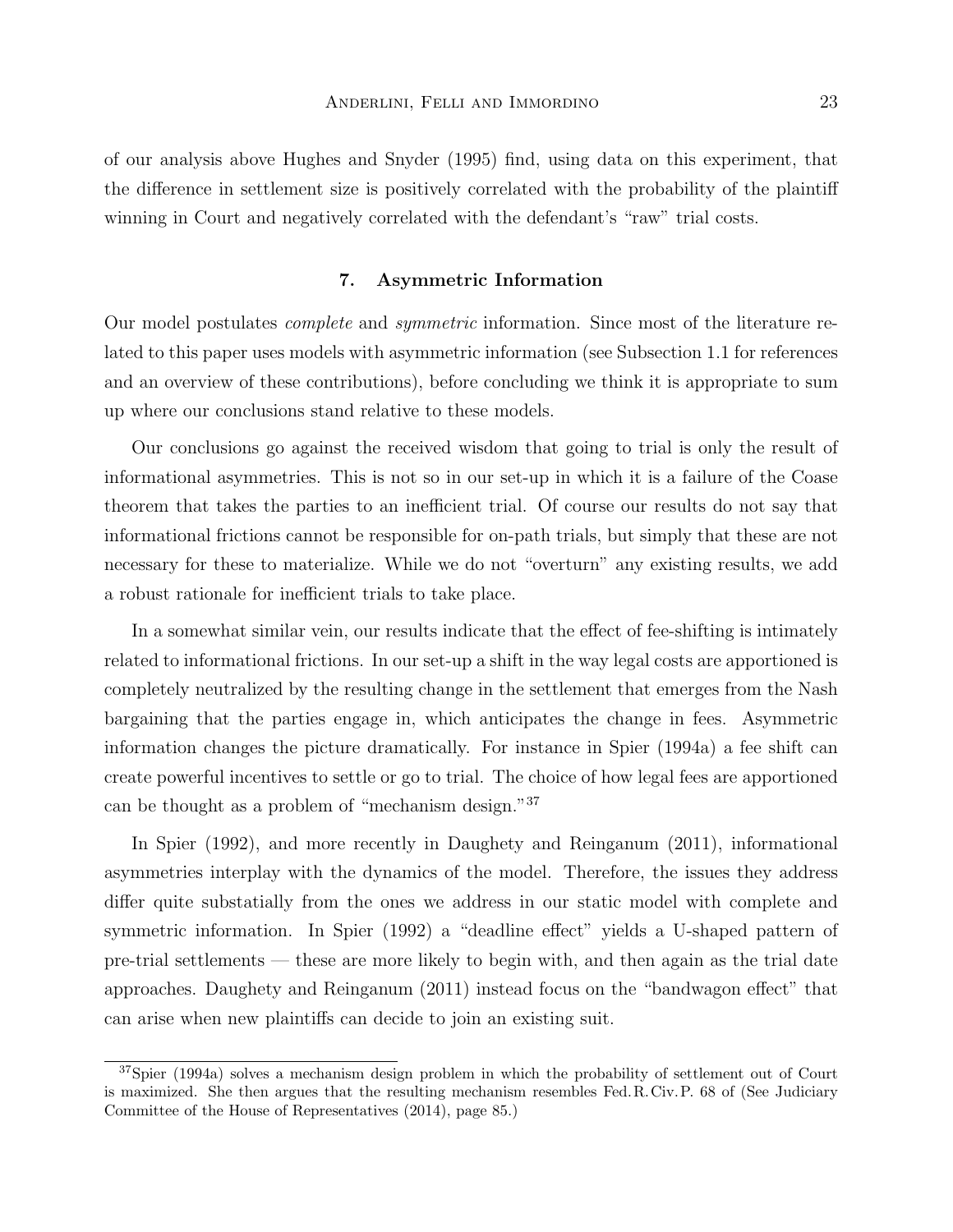To conclude we mention Schmitz (2016) studies a model that is a version of Anderlini and Felli (2006) with incomplete information about surplus-size. He finds that in some cases incomplete information in the presence of transaction costs might indeed facilitate an agreement between the parties. His analysis would be a good starting point to incorporate some incomplete information in our set-up.

#### 8. Conclusions

This paper identifies a reason why rational parties to a legal dispute may end up in Court in spite of full information and the opportunity to reach an efficient pretrial settlement. This reason is the existence of ex-ante costs associated with the pretrial negotiation, and in particular the mismatch between the distribution of these ex-ante costs and the parties' bargaining power in the pretrial negotiation.

The model yields two further insights. In a model with rational fully informed actors, some law suits will be filed even though it is fully anticipated that they will be settled out of Court. These are "in addition" to those law suits that will be litigated in Court.

Lastly, a change in fee-shifting rule may have an effect on whether a law suit is in fact filed or not. However, such change in fee-shifting rule has no effect on whether the suit is litigated in Court or settled beforehand.

#### References

- ANDERLINI, L., AND L. FELLI (2006): "Transaction Costs and the Robustness of the Coase Theorem," The Economic Journal, 116, 223–245.
- BEBCHUK, L. A. (1984): "Litigation and Settlement under Imperfect Information," RAND Journal of Economics, 15, 404–415.
- Braeutigam, R., B. Owen, and J. Panzar (1984): "An Economic Analysis of Alternative Fee Shifting Systems," Law and Contemporary Problems, 47, 173–185.
- CHOPARD, B., T. CORTADE, AND E. LANGLAIS (2010): "Trial and Settlement Negotiations between Asymmetrically Skilled Parties," International Review of Law and Economics,  $30(1), 1-27.$
- Coase, R. H. (1960): "The Problem of Social Cost," The Journal of Law and Economics, 3, 1–44.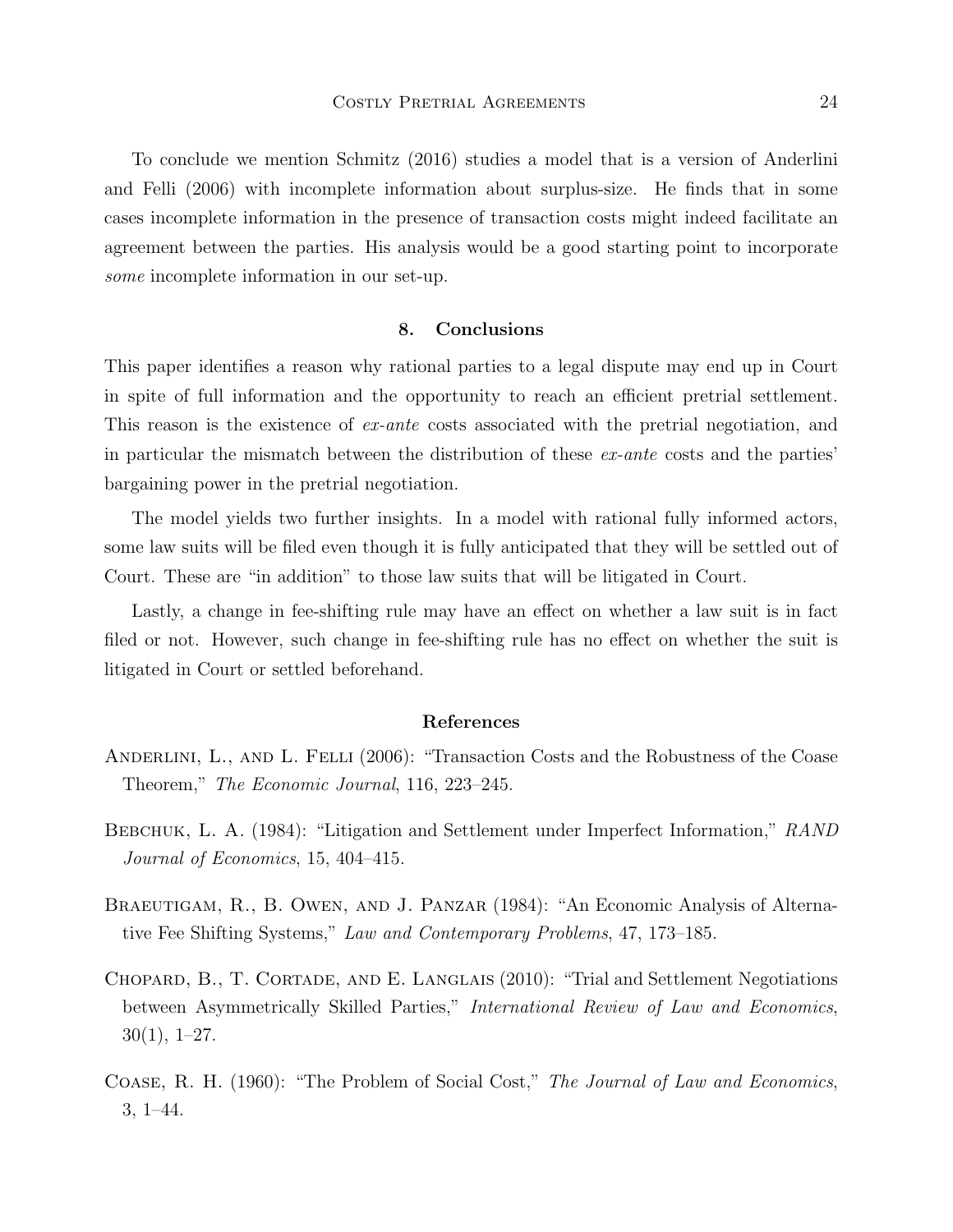- Cooter, R. D., and D. L. Rubinfeld (1989): "Economic Analysis of Legal Disputes and Their Resolution," Journal of Economic Literature, 27, 1067–1079.
- DARI-MATTIACCI, G., AND M. SARACENO (2015): "Fee-Shifting and Accuracy in Adjudication," mimeo.
- DAUGHETY, A. F., AND J. F. REINGANUM (2011): "A Dynamic Model of Lawsuit joinder and Settlement," RAND Journal of Economics, 42, 471–494.
- De Meza, D., and B. Lockwood (1998): "Does Asset Ownership Always Motivate Managers? Outside Options and the Property Rights Theory of the Firm," Quarterly Journal of Economic Theory, 108, 361–386.
- DONOHUE, J. (1991a): "The Effects of Fee Shifting on the Settlement Rate: Theoretical Observations on Costs, Conflicts, and Contingency Fees," Law and Contemporary Problems, 54(3), 195–222.
- (1991b): "Opting for the British Rule; Or, If Posner and Shavell Can't Remember the Coase Theorem, Who Will?," Harvard Law Review, 104, 1093–1119.
- Fitzpatrick, B. T. (2010): "An Empirical Study of Class Action Settlements and Their Fee Awards," Journal of Empirical Legal Studies, 7, 811–846.
- Froeb, L. M., and B. H. Kobayashi (1996): "Naive, Biased, Yet Bayesian: Can Juries Interpret Selectively Produced Evidence?," Journal of Law, Economics, & Organization, 12, 257–276.
- GONG, J., AND P. R. MCAFEE (2000): "Pretrial Negotiation, Litigation, and Procedural Rules,," Economic Inquiry, 30, 218–238.
- GOULD, J. P. (1973): "The Economics of Legal Conflicts," The Journal of Legal Studies, 2, 279–300.
- Grimaldi, M. K. (2017): "Trying Class Actions: The Complex Task of Managing and Resolving Individual Issues in Class Trials," The Review of Litigation, 36, 90–112.
- HUBBARD, W. H. J. (2015): "Sinking Costs to Force or Deter Settlement," Journal of Law, Economics & Organization, 32, 545–585.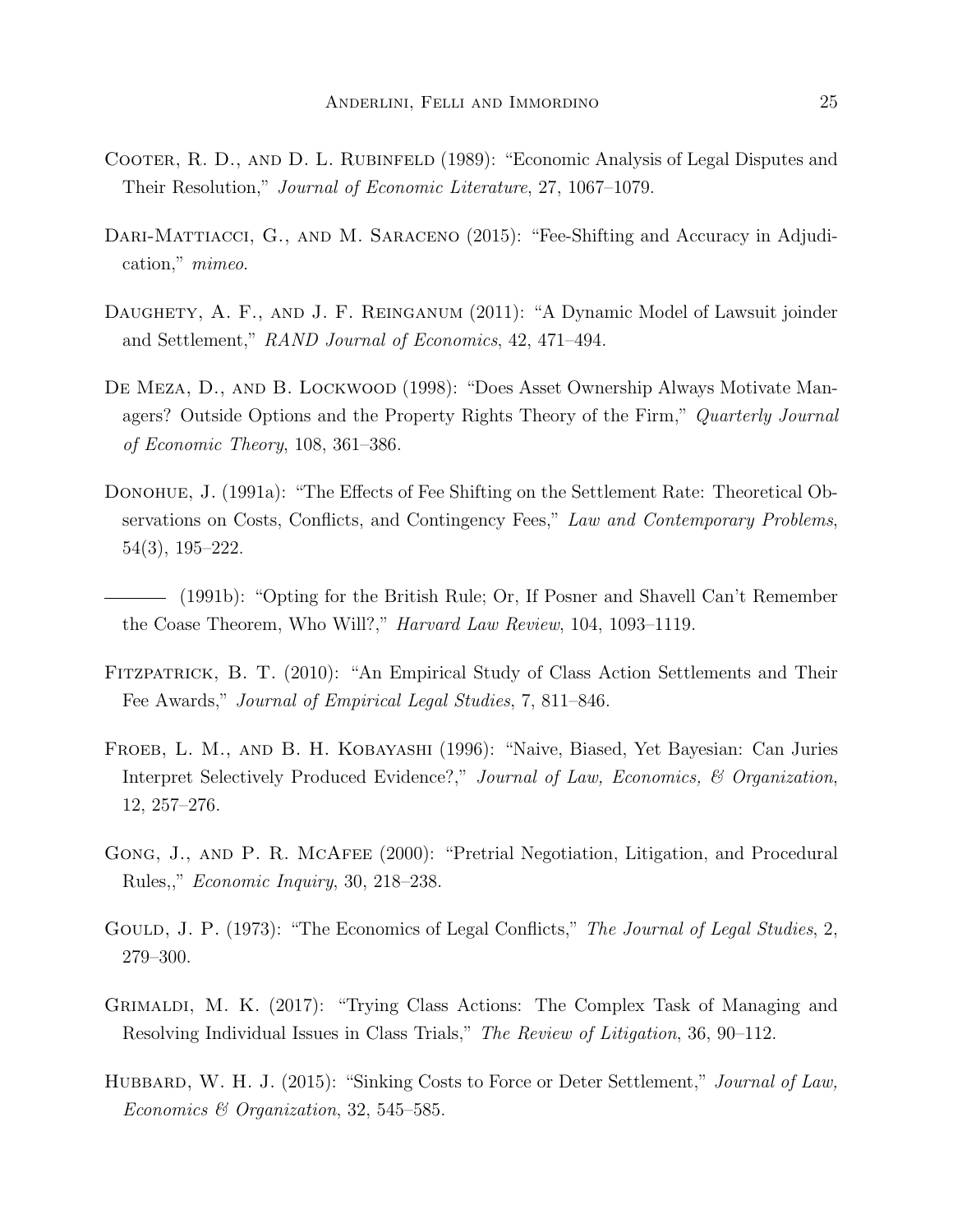- Hughes, J. W., and E. A. Snyder (1995): "Litigation and Settlement under under the English and American Rules: Theory and Evidence," Journal of Law and Economics, 38, 225–250.
- Judiciary Committee of the House of Representatives (2014): "Federal Rules of Civil Procedures," retrieved July 14, 2018, <http://www.uscourts.gov/sites/default/files/Rules%20of%20Civil%20Procedure.>
- KATZ, A. W., AND C. W. SANCHIRICO (2012): Fee Shifting in Litigation: Survey and Assessment, vol. 8 of Encyclopedia of Law and Economics (G. De Geest, ed.) – Procedural Law and Economics (C. W. Sanchirico, ed.), pp. 1–40, second edn. Edward Elgar Publishing.
- LANDES, W. M. (1971): "An Economic Analysis of the Courts," *Journal of Law and Eco*nomics, 61, 61–107.
- Morabito, V., and J. Caruana (2013): "Can Class Action Regimes Operate Satisfactorily without a Certification Device? Empirical Insights from the Federal Court of Australia," American Journal of Comparative Law, 61, 579–615.
- NALEBUFF, B. J. (1987): "Credible Pretrial Negotiation," RAND Journal of Economics, 18, 198–210.
- PLOTT, C. R. (1987): "Legal Fees: A comparison of the American and English Rules," Journal of Law, Economics, & Organization, 3, 185–192.
- P'ng, I. P. L. (1983): "Strategic Behavior in Suit, Settlement, and Trial," The Bell Journal of Economics, 14, 539–550.
- POSNER, R. A. (1973): *Economic Analysis of Law*. Bsoton, MA: Little Brown.
- Reinganum, J. F., and L. L. Wilde (1986): "Settlement, Litigation, and the Allocation of Litigation Costs," RAND Journal of Economics, 17, 557–566.
- Schmitz, P. (2016): "The Negotiators Who Knew Too Much: Transaction Costs and Incomplete Information," Economics Letters, 145, 33–37.
- Schweizer, U. (1989): "Litigation and Settlement under Two-Sided Incomplete Information," The Review of Economic Studies, 56, 163–177.
- SHAVELL, S. (1982): "Suit, Settlement, and Trial: A Theoretical Analysis Under Alternative Methods for the Allocation of Legal C osts," *Journal of Legal Studies*, 11, 55–81.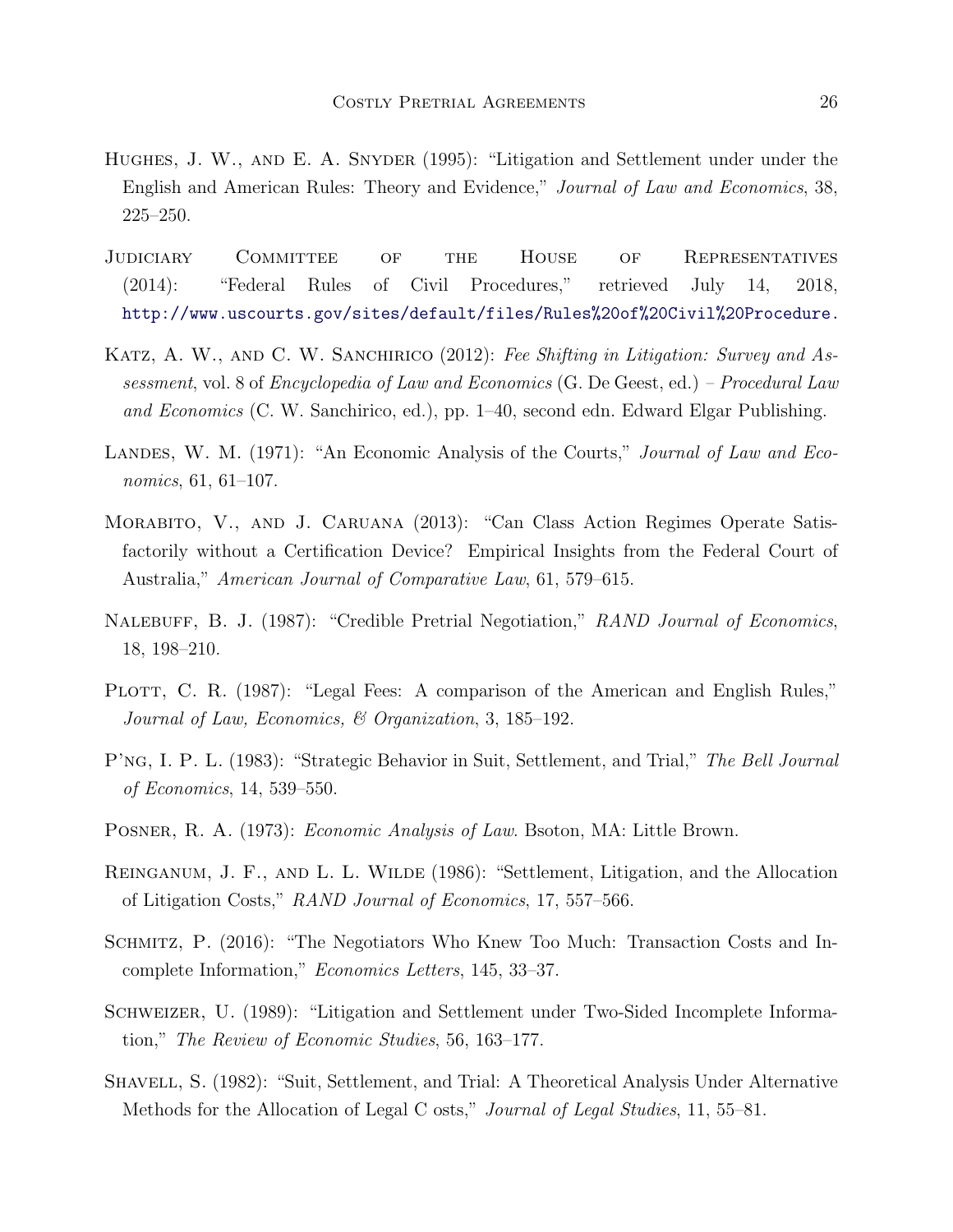- Snyder, E. A., and J. W. Hughes (1990): "The English Rule for Allocating Legal Costs: Evidence Confronts Theory," Journal of Law Economics and Organization, 6, 345–380.
- SPIER, K. E. (1992): "The Dynamics of Pretrial Negotiation," The Review of Economic Studies, 59, 93–108.
	- $-$  (1994a): "Pretrial Bargaining and the Design of Fee-Shifting Rules," RAND Journal of Economics, 25, 197–214.
- (1994b): "Settlement Bargaining and the Design of Damage Awards," *Journal of* Law, Economics, & Organization, 84, 84–95.
- WILLGING, T. E., AND E. G. LEE III (2010): "From Class Actions to Multidistrict Consolidations: Aggregate Mass-Tort Litigation After Ortiz," Kansas Law Review, 58, 775–807.

#### Appendix

#### A.1. The Determination of S

Given the payoffs we have posited in Section 3, and contingently on the game in Figure 1 reaching the top rigth-most node, we can conclude that  $S$  will be determined by generalized Nash bargaining with disagreement payoffs for  $P$  and  $D$  given respectively by

$$
d^{\mathcal{P}} = \mathcal{I} - c_A^{\mathcal{P}} - c_T^{\mathcal{P}} \qquad \text{and} \qquad d^{\mathcal{D}} = -\mathcal{I} - c_A^{\mathcal{D}} - c_T^{\mathcal{D}} \tag{A.1}
$$

if (2) is satisfied. If instead (2) is violated the disagreement payoffs are

$$
d^P = -c_A^P \qquad \text{and} \qquad d^D = -c_A^D \tag{A.2}
$$

According to the generalized Nash bargaining solution, for given values of  $d^{\mathcal{P}}$  and  $d^{\mathcal{D}}$ , the settlement amount will be chosen so as to solve

$$
S = \arg \max_{S} \left[ S - c_A^{\mathcal{P}} - d^{\mathcal{P}} \right]^{\beta} \left[ -S - c_A^{\mathcal{D}} - d^{\mathcal{D}} \right]^{1-\beta} \tag{A.3}
$$

Problem (A.3) is completely standard. Taking logs and differentiating, it is immediate to see that the first order conditions imply that

$$
S = (1 - \beta) \left[ c_A^{\mathcal{P}} + d^{\mathcal{P}} \right] - \beta \left[ c_A^{\mathcal{D}} + d^{\mathcal{D}} \right]
$$
 (A.4)

**Remark A.1**: Suppose that (2) is satisfied. We can then substitute (A.1) into (A.4) to obtain (3). If instead (2) is not satisfied, we can substitute (A.2) into (A.4) to obtain  $S = 0$ , as required.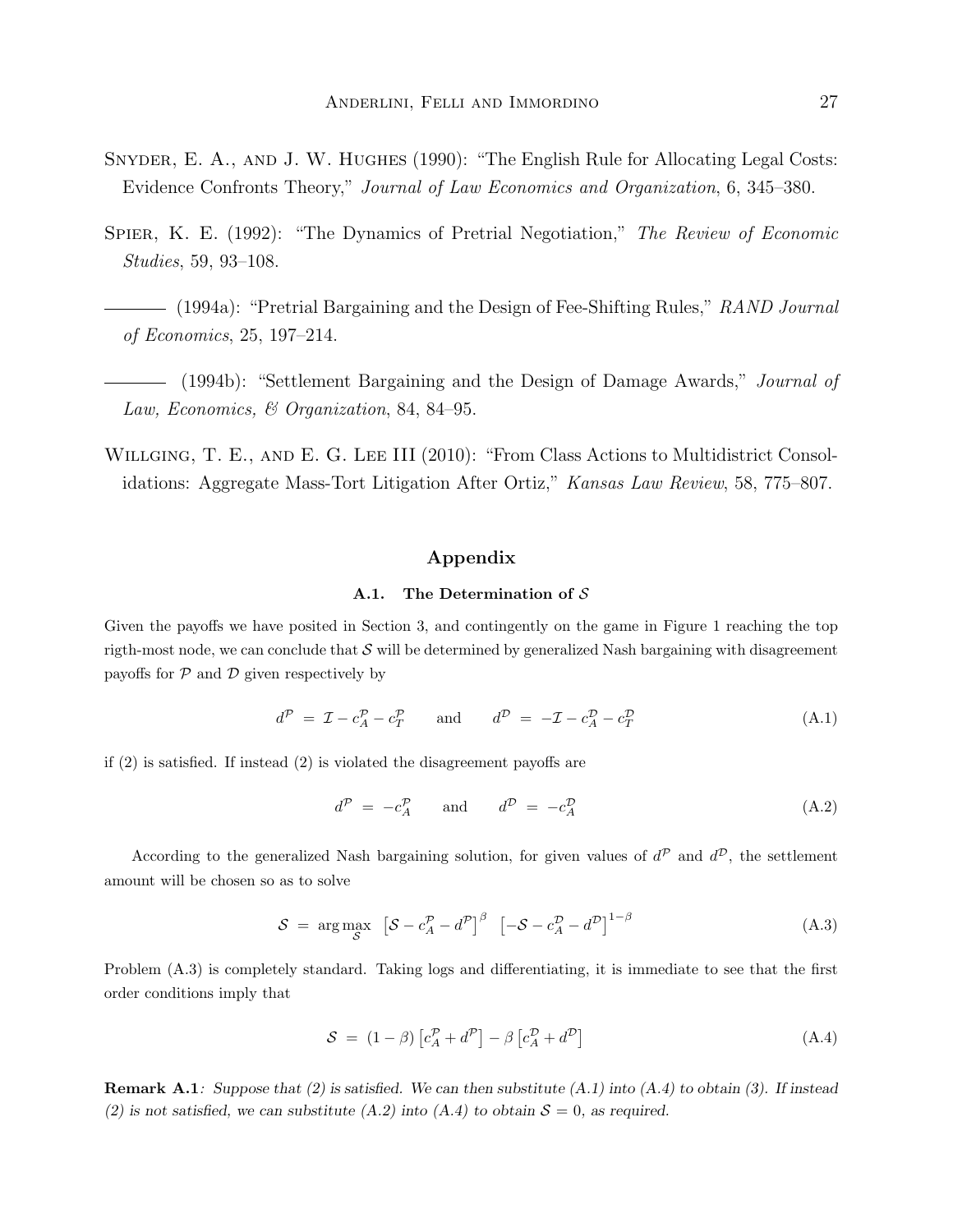#### A.2. Formal Definition of Equilibrium

We take the tree in Figure 1 as being substituted by one in which the top right-most node is replaced by payoffs for  $P$  and  $D$  being given by  $S - c_A^P$  and  $-S - c_A^D$  respectively, with  $S$  as in (3) if (2) is satisfied, and  $S = 0$  if (2) is violated. This is an extensive form game in the standard sense of the word for any given set of parameters.

**Definition A.1:** The tree in Figure  $1$  – with the substitution mentioned above – yields an extensive form game of complete and perfect information that, in general, for any given set of parameters, admits a unique backwards induction solution.

This is what we refer to as the (Subgame Perfect) equilibrium of our model (or "equilibria," as the parameters vary), and what we characterize and interpret throughout the paper.

#### A.3. Preliminary Remark

**Remark A.2:** Suppose that (2) is violated. Then all payoffs to  $P$  aside from the one he obtains by terminating the game immediately are non-positive. Since we assume that in case of indifference  $P$  chooses not to sue D, this confirms that if (2) is violated P will choose not to file against D and hence the game will terminate immediately.

Notice that the claim in Remark A.2 is immediate by inspection of the payoffs in Figure 1, and by noticing that if (2) is violated then  $S = 0$ .

#### A.4. The decision to Settle

**Remark A.3:** If (2) is satisfied then provided P files the suit at  $t = 0$  the parties pay their respective pre-trial costs and the suit is settled out of Court if and only if <sup>38</sup>

$$
\beta c_T \ge c_A^{\mathcal{P}}
$$
 and  $(1 - \beta)c_T \ge c_A^{\mathcal{D}}$  (A.5)

Recall that since (2) is satisfied, S is as in (3). To see why the claim in Remark A.3 holds, we can then reason backwards as follows.

At  $t = 2$ , after D has paid  $c_A^D$ , if P pays  $c_A^D$  and proceeds to the settlement bargaining stage he gets a payoff of  $S - c_A^{\mathcal{P}}$ . If he does not pay  $c_A^{\mathcal{P}}$  and choses not to drop the suit (which is clearly what he would do because (2) is satisfied), the suit will be adjudicated in Court and he will get a payoff of  $\mathcal{I} - c_T^{\mathcal{P}}$ .

Hence, he will pay  $c_A^{\mathcal{P}}$  and the suit will be settled out of Court if and only if

$$
S - c_A^{\mathcal{P}} \geq \mathcal{I} - c_T^{\mathcal{P}} \qquad \Longleftrightarrow \qquad \beta c_T \geq c_A^{\mathcal{P}} \tag{A.6}
$$

Now proceeding backward to  $t = 1$ , again since (2) is satisfied, if  $D$  does not pay  $c_A^D$ , subsequently  $P$  does not drop the suit, and hence the case proceeds to trial in Court and D receives a payoff of  $-\mathcal{I} - c_T^{\mathcal{D}}$ .

<sup>&</sup>lt;sup>38</sup>Recall that we assume that paying the pretrial negotiating cost is the choice when indifferent. See Footnote 16.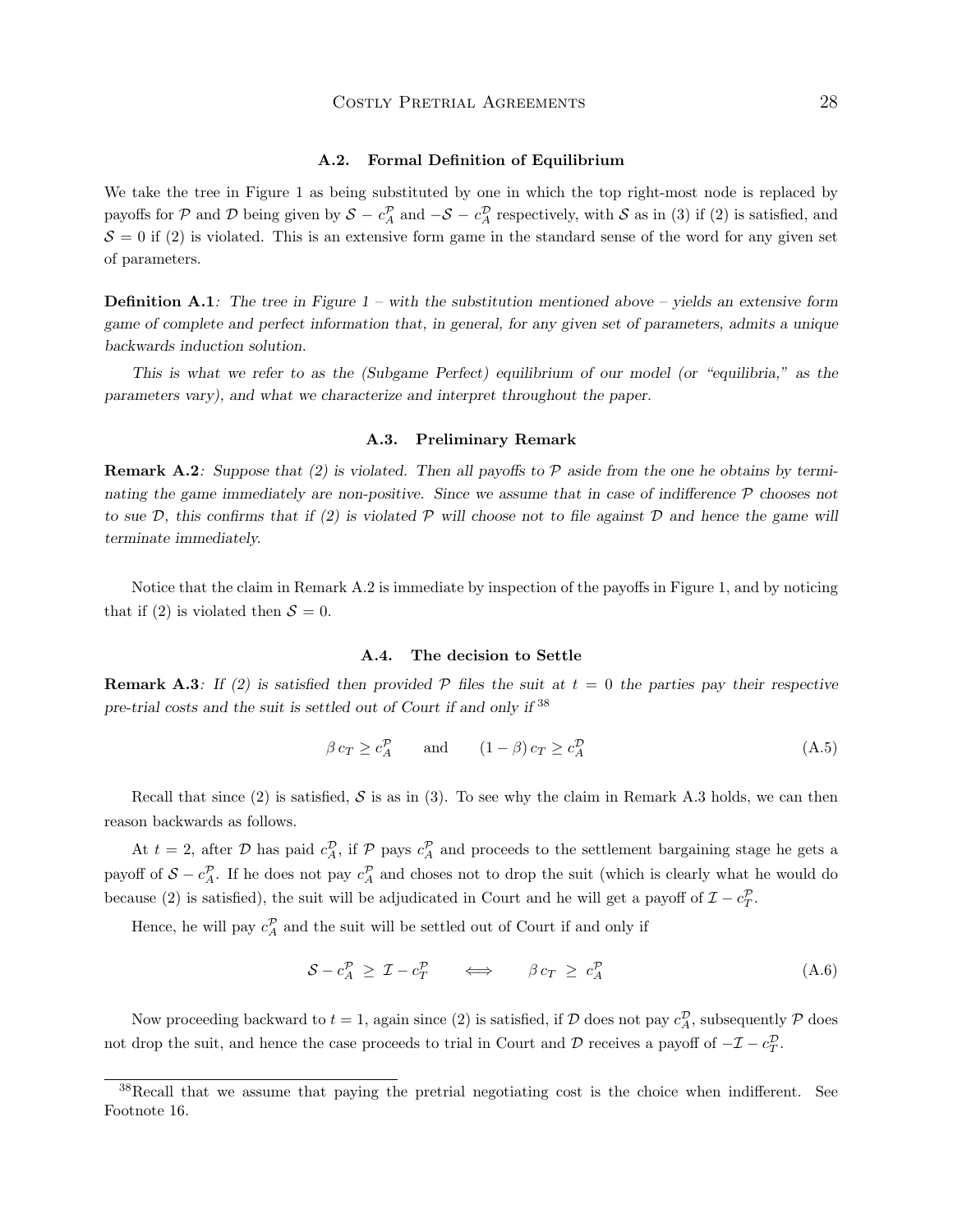If instead D pays  $c_A^D$  then the game proceeds to  $t = 2$  and as we have seen the suit is settled out of Court. Hence in this case D receives a payoff of  $-\mathcal{S} - c_A^D$ . Hence, he will pay  $c_A^D$  and the play proceeds with the suit settled out of Court if and only if

$$
-\mathcal{S} - c_A^{\mathcal{D}} \ge -\mathcal{I} - c_T^{\mathcal{D}} \qquad \Longleftrightarrow \qquad (1 - \beta) c_T \ge c_A^{\mathcal{D}} \tag{A.7}
$$

Putting together the right-hand sides of (A.6) and (A.7) yields the claim in Remark A.3.

#### A.5. The Decision to File

**Remark A.4**: Suppose that (2) holds and that (4) is violated. Then  $\mathcal P$  will file suit if and only if

$$
\mathcal{I} - c_T^{\mathcal{P}} > 0 \tag{A.8}
$$

Suppose that  $(2)$  holds and that  $(4)$  holds. Then  $\mathcal P$  will file suit if and only if

$$
\mathcal{I} + \beta c_T^{\mathcal{D}} - (1 - \beta)c_T^{\mathcal{P}} - c_A^{\mathcal{P}} = \mathcal{I} - c_T^{\mathcal{P}} + \beta c_T - c_A^{\mathcal{P}} > 0 \tag{A.9}
$$

To see why the claim in Remark A.4 holds we can reason as follows.

Suppose that (2) holds and (4) is violated. Then if the suit is filed it will not be settled out of Court. Hence, using the payoffs in Figure 1, the payoff to  $P$  will be  $\mathcal{I} - c_T^{\mathcal{P}}$ . Hence  $P$  will file suit if and only if  $(A.8)$ holds.

Suppose that (2) holds and (4) holds. Then if a suit is filed it will be settled out of Court. It follows that P's payoff if he files is  $S - c_A^P$ , which, using (3), is equal to  $\mathcal{I} + \beta c_T^D - (1 - \beta)c_T^P - c_A^P$ . Hence if (2) and (4) hold, then  $P$  will file suit if and only if  $(A.9)$  holds.

#### A.6. Irrelevance of Fee-Shifting

Some extra notation is needed. Refer to an array of the type  $\mathbf{\Omega} = (I, p, c_A^{\mathcal{P}}, c_A^{\mathcal{P}}, c_T^{\mathcal{P}}, c_T^{\mathcal{P}}, \beta)$  as a set (or a configuration) of parameters of the model.<sup>39</sup> Clearly Proposition 1 fully characterizes under which configurations of parameters each of the N, C and S equilibrium outcomes will occur. When instead the "raw" trial costs  $\hat{c}_T^{\mathcal{P}}$  and  $\hat{c}_T^{\mathcal{D}}$  as in Section 5 are specified, we begin with a set of "raw parameters"  $\hat{\mathbf{\Omega}} = (I, p, c_A^{\mathcal{P}}, c_A^{\mathcal{D}}, c_T^{\mathcal{D}}, \hat{c}_T^{\mathcal{D}}, \beta)$ . As in Section 5, given a set of raw parameters and a fee-shifting rule Φ we obtain a set of actual parameters  $(I, p, c_A^{\mathcal{P}}, c_A^{\mathcal{P}}, c_T^{\mathcal{P}}, \beta)$ . The latter, via Proposition 1 determines the equilibrium outcome of the model.

Suppose we have a given "case"  $\hat{\Omega}$  and consider a change in the fee-shifting rule from, say,  $\Phi'$  to  $\Phi''$ . Let's call the resulting parameters after fee-shifting is taken into account  $\mathbf{\Omega}' = \mathbf{\Phi}'(\hat{\mathbf{\Omega}})$  and  $\mathbf{\Omega}'' = \mathbf{\Phi}''(\hat{\mathbf{\Omega}})$ . Suppose also that we know that the change from  $\Phi'$  to  $\Phi''$  has no effect on whether P decides to file a suit against  $D$ . In particular suppose that we know that  $P$  will file a law suit against  $P$  both under parameters

<sup>&</sup>lt;sup>39</sup>Notice that all the cost terms are assumed to be positive, and  $\beta$  to be a number in (0, 1). The quadruple  $(c_A^{\mathcal{P}}, c_A^{\mathcal{P}}, c_T^{\mathcal{P}}, c_T^{\mathcal{D}})$  is further restricted by Assumption 1.